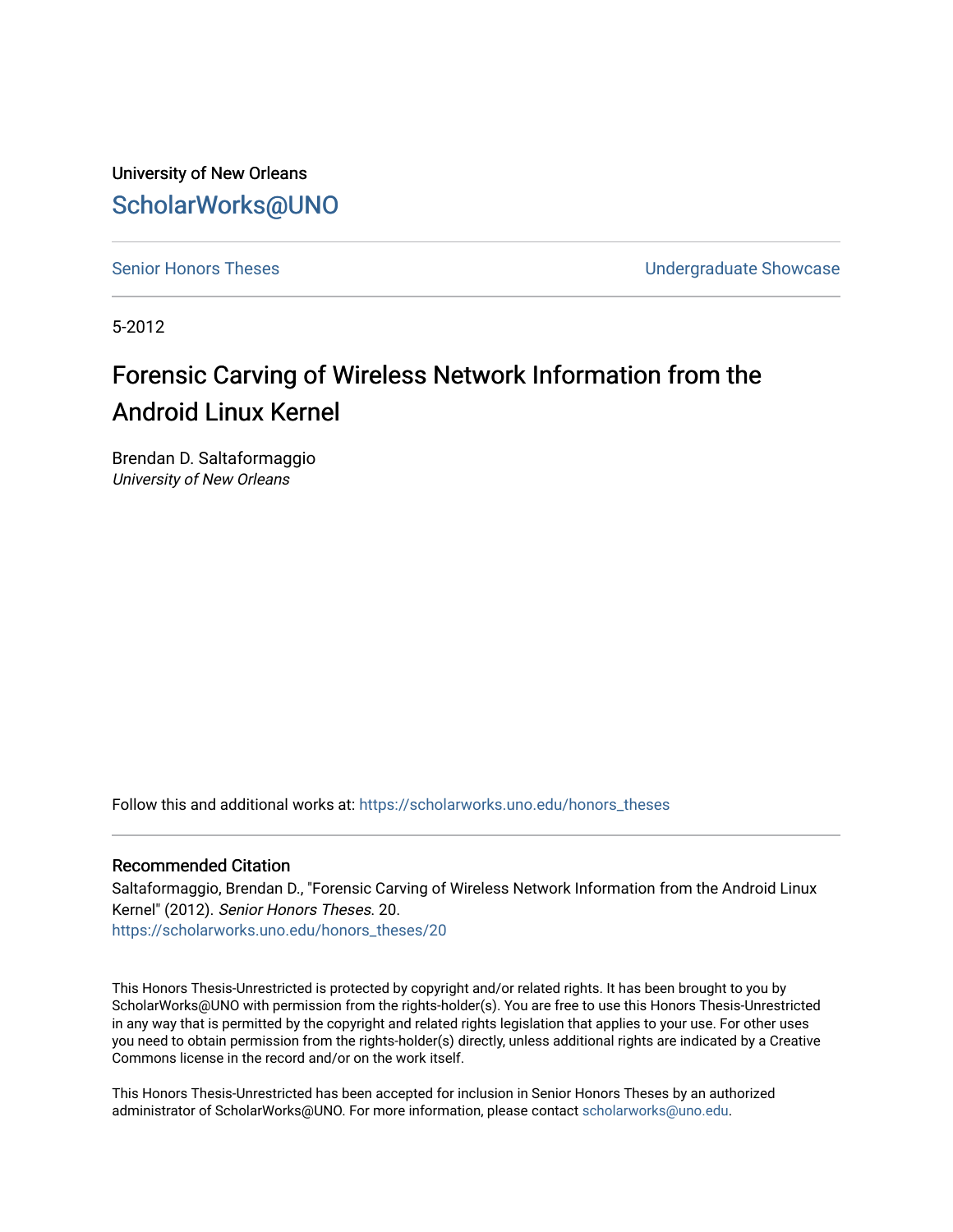Forensic Carving of Wireless Network Information

from the Android Linux Kernel

An Honors Thesis

Presented to

the Department of Computer Science

of the University of New Orleans

In Partial Fulfillment

of the Requirements for the Degree of

Bachelor of Science, with

Honors in Computer Science

by

Brendan D. Saltaformaggio

May 2012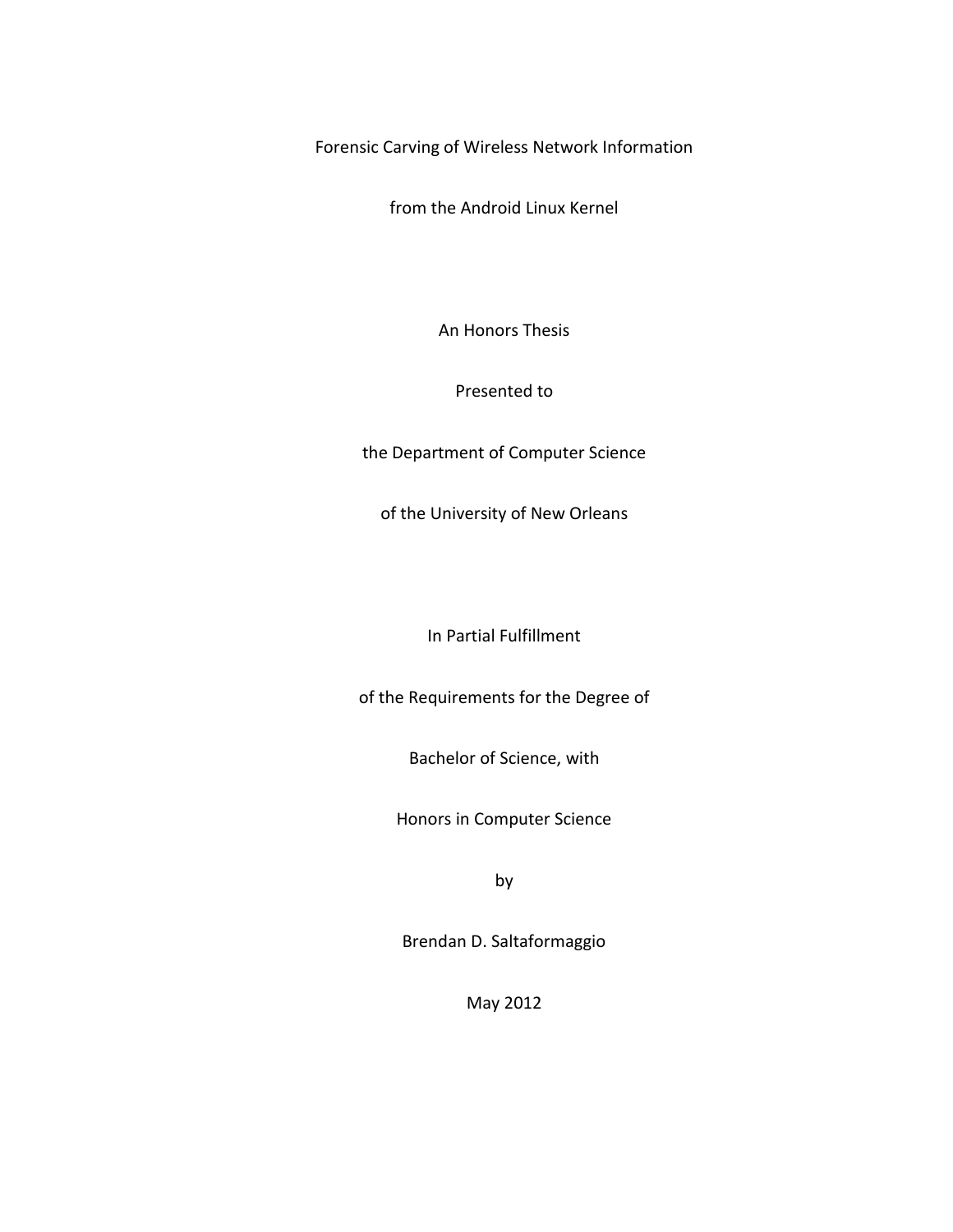# Acknowledgement

I would like to thank my professors for the wealth of knowledge that I have gained since beginning my studies in Computer Science at the University of New Orleans. Most importantly, I give special thanks to my advisor, Dr. Golden G. Richard III, for passing on to me his knowledge, attitude, and love of security research and also for his support and advice. I am extremely thankful to Dr. Daniel Bilar who got me started in Information Assurance research and who remains a close friend. And finally, I must give credit to Dr. Jaime Niño, for teaching an arrogant student who thought he knew how to program that he was completely wrong. To these teachers I owe everything.

I also want to thank everyone in our Information Assurance group, especially Joe Sylve. Joe taught me everything he knew about this topic and patiently answered my endless questions.

Finally, I would like to thank my family and friends who have always supported me. My love and gratitude go to my mother, Jody, and my girlfriend, Kristen, for never getting tired of hearing about kernels, bits, and segments despite not understanding what they are.

ii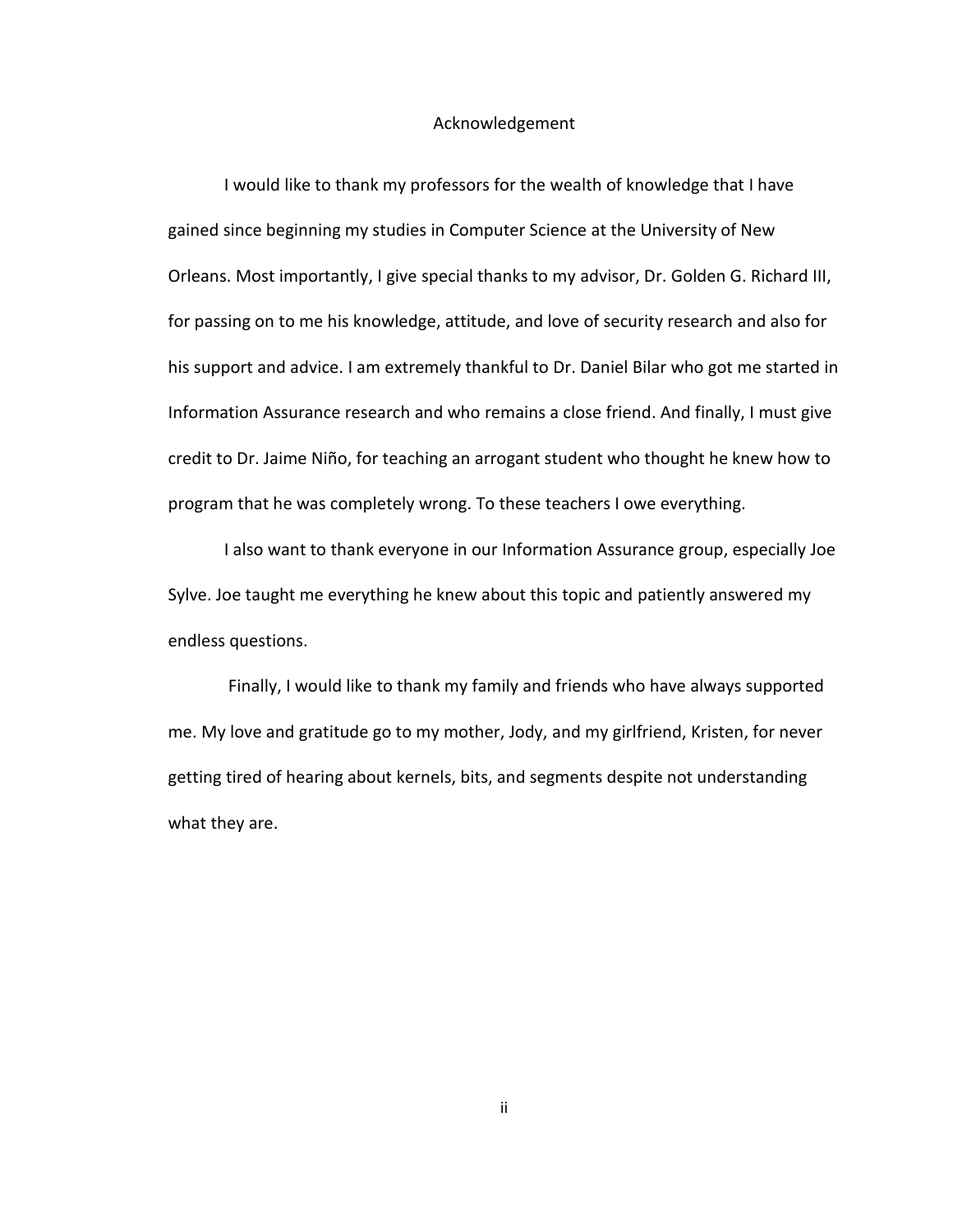# **Table of Contents**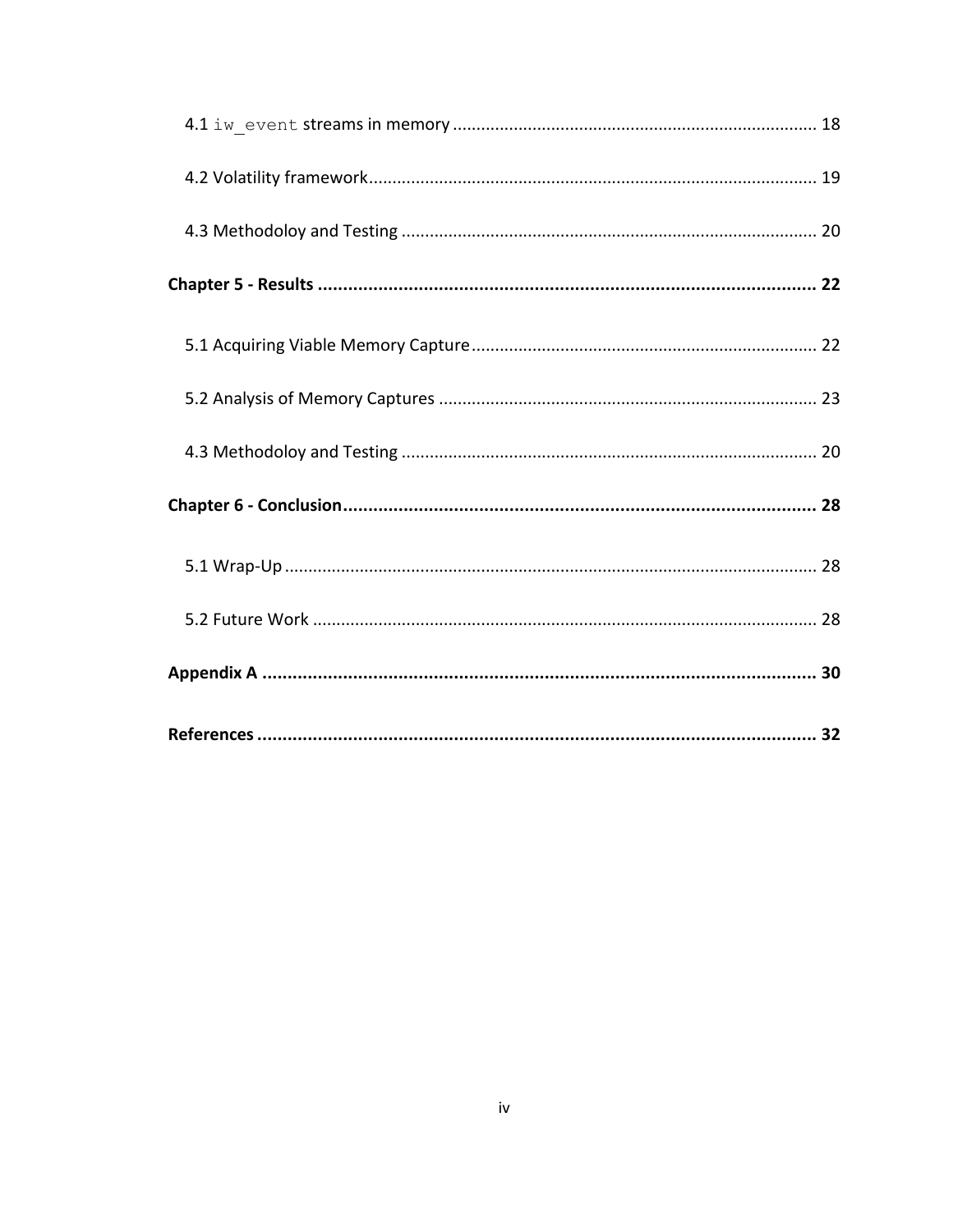# List of Figures

| Figure 4. wext stream scan against Linux computer memory capture.  26 |  |
|-----------------------------------------------------------------------|--|
|                                                                       |  |
|                                                                       |  |
|                                                                       |  |
|                                                                       |  |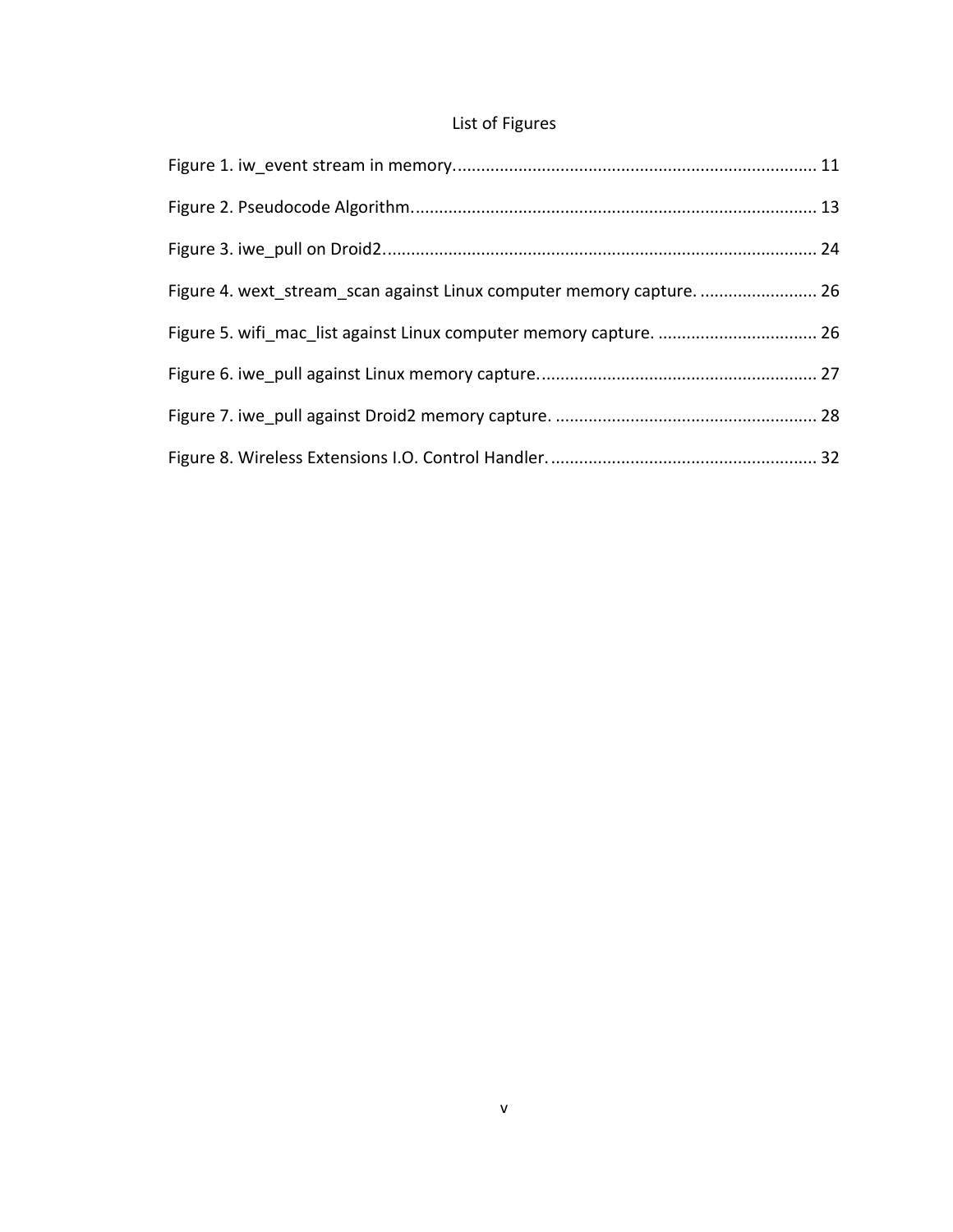#### Abstract

Modern smartphones integrate ubiquitous access to voice, data, and email communication and allow users to rapidly handle both personal and corporate business affairs. This is possible because of the smartphone's constant connectivity with the Internet. Digital forensic investigators have long understood the value of smartphones as forensic evidence, and this thesis seeks to provide new tools to increase the amount of evidence that one can obtain and analyze from an Android smartphone. Specifically, by using proven data carving algorithms we try to uncover information about the phone's connection to wireless access points in a capture of the device's volatile memory.

Keywords: Android forensics, memory forensics, memory analysis, Linux.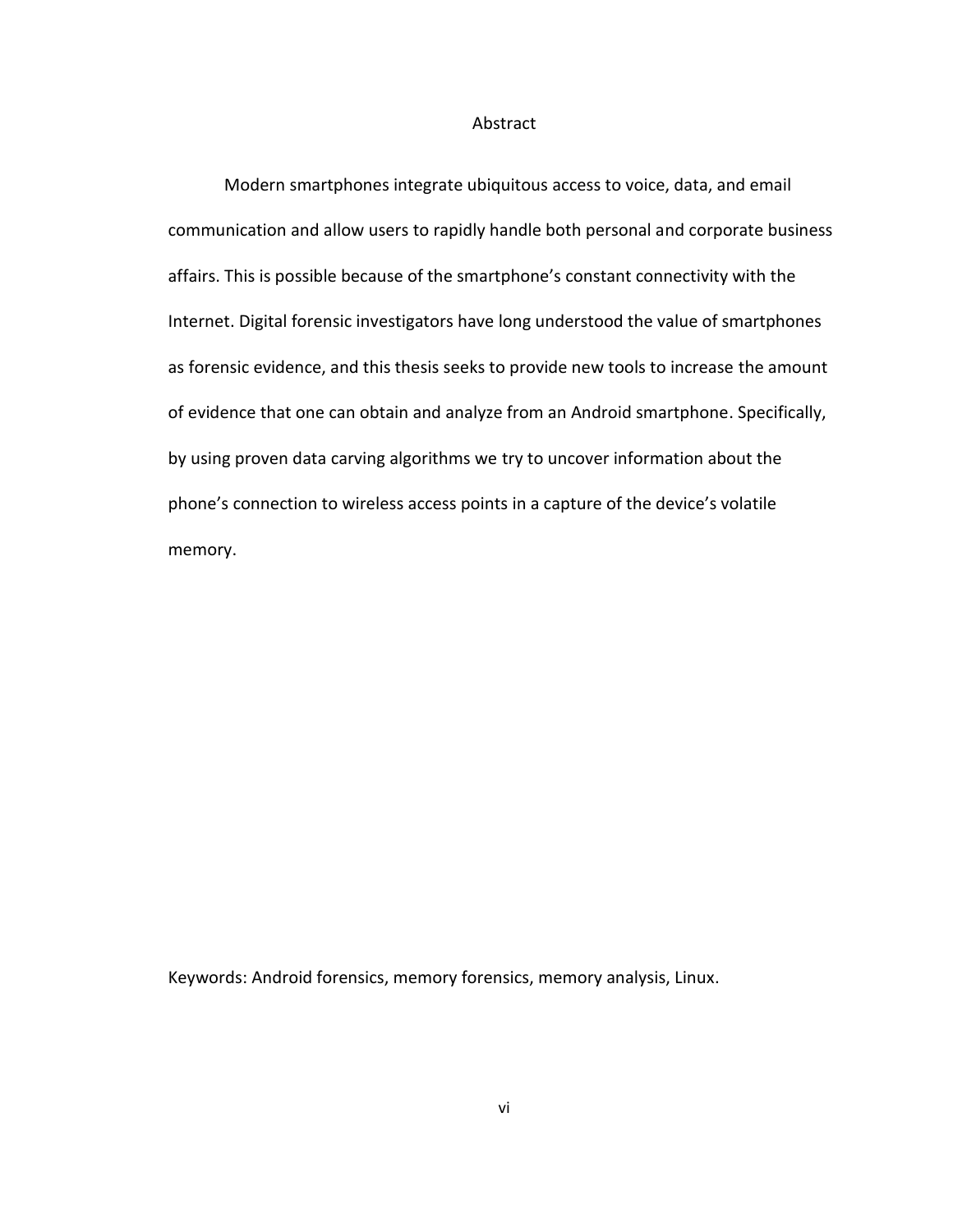#### 1.1 Motivation

Modern smartphones such as the Apple iPhone and Google Android handsets are powerful handheld computers that have become an everyday part of many people's lives. These devices are often by our side at all times, all the while handling vast amounts of data. In a criminal investigation this data becomes evidence and it is up to digital forensics analysts to retrieve and examine as much of it as possible.

In order to inspect or even obtain evidence from a smart phone, an investigator must have a large arsenal of tools at his or her disposal. The development of these tools is still largely driven by research-grade work done in academia, and this has created a race among forensics researchers to design tools and methodologies to investigate smart phones as evidence. This initiative to find, acquire, and study as much evidence as possible hidden in a smart phone is what motivated this work.

#### 1.2 Android Operating System

In this honors thesis, we will concentrate on the examination of Android devices exclusively for a number of reasons. First, Android devices have a majority share of the mobile market [1]. Secondly the Android operating system is built on a slightly modified Linux kernel. This gives an added bonus that any tool designed for use on an Android device can, with some modification, be used on a Linux computer. This importance will be revisited in chapter 4. Finally, Android devices were made available by the Greater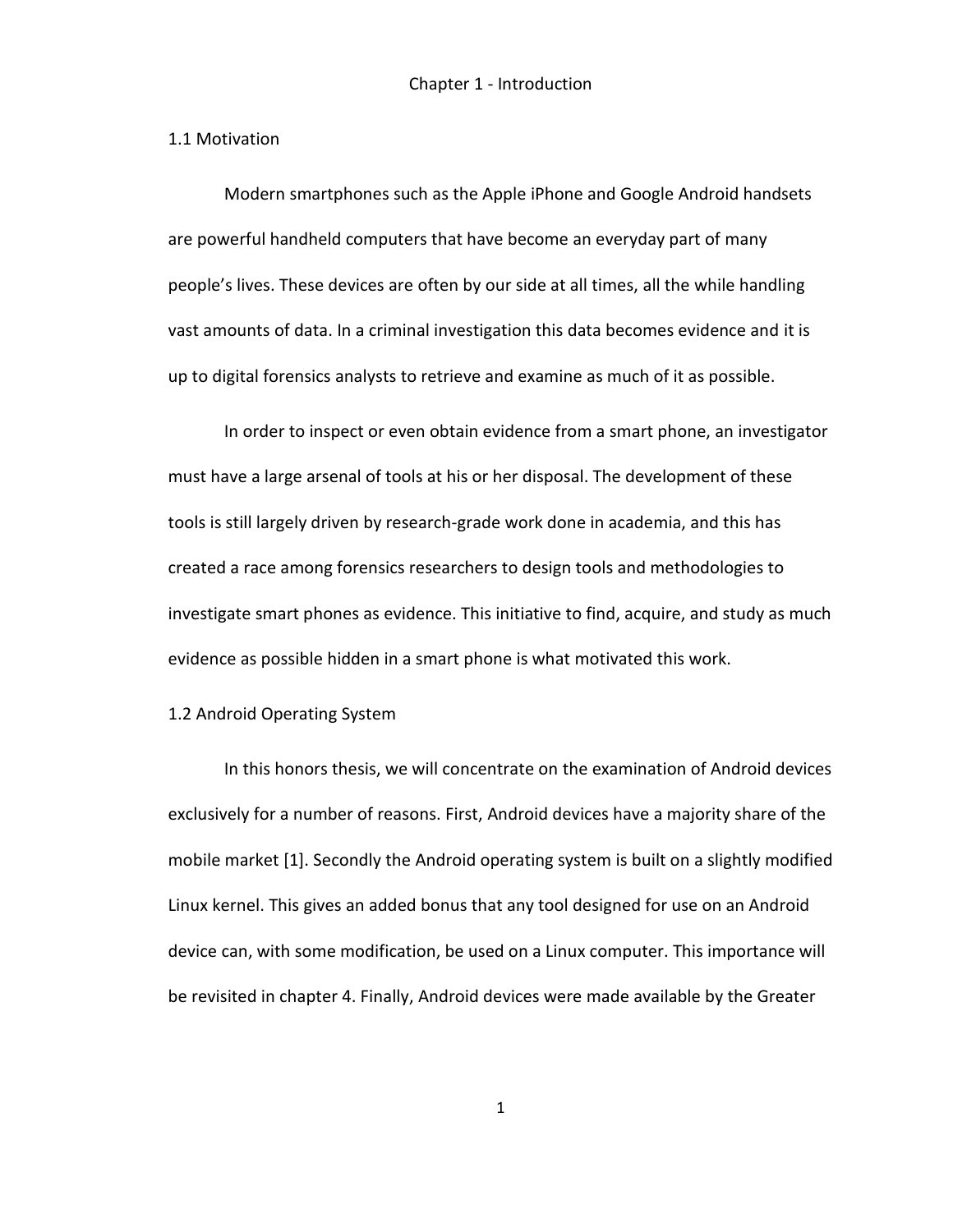New Orleans Center for Information Assurance (GNOCIA) at the University of New Orleans, where the research was conducted.

## 1.3 Contributions

The work in this thesis provides a step forward in increasing the amount of evidence that one can obtain and analyze from an Android smartphone. The goal of this research was, given only a context-free memory image from an Android device, to identify which wireless network access points the device was near when the image was taken. This information could also lead investigators to geolocate where the device was when the image was taken.

This thesis makes two contributions to the field of Android device forensics. First, it provides two new toolsets to an investigator to obtain and analyze Android or Linux kernel network structures in memory dumps. These tools will be discussed in detail in chapter 3. Secondly, the investigation that went into developing these tools has provided interesting insight into the utility and limitations of using the method described in this thesis. As with most research in the field of smartphone forensics, there were a number of difficulties and limitations that make these tools useful under most, but not all, investigative scenarios. The particulars of these limitations are also discussed in chapter 3.

# 1.4 Organization

The remainder of this thesis is organized into five additional chapters. Chapter 2 will cover other works related to network structure carving and memory forensics.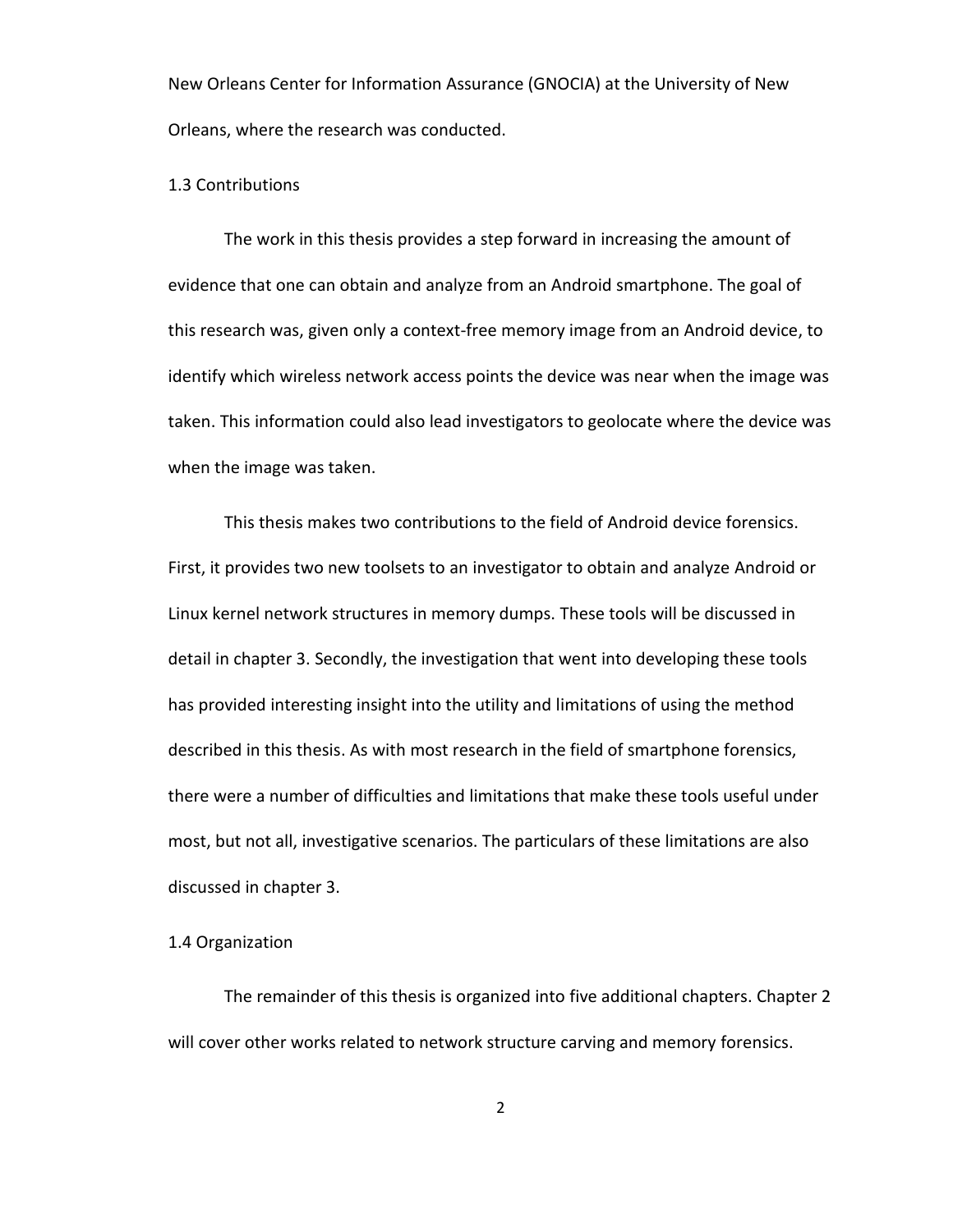Chapter 3 will detail the investigation undertaken to develop our forensic tools to aid an investigator in discovering wireless network data in a memory capture. Chapter 4 will discuss some limitations which were faced while developing these tools. Results from testing the forensic tools against actual memory images taken from both a Linux workstation and a Droid2 smartphone will be shown in chapter 5. Finally, chapter 6 will conclude and list future goals related to this research.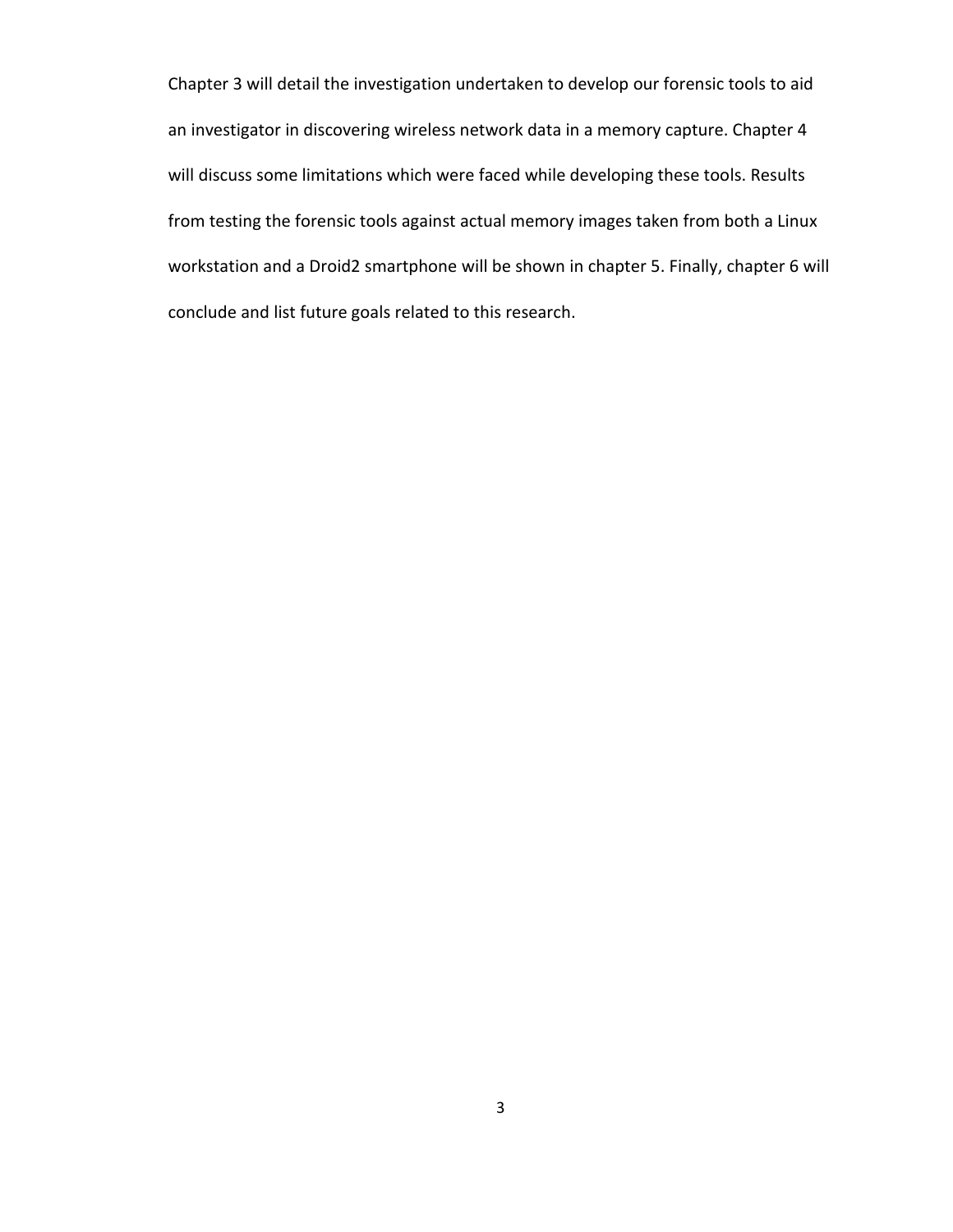#### 2.1 Network Structure Carving

A similar approach to a different problem set was undertaken by Beverly et. al. [2]. In [2] the authors attempted to gain information about the network activity of a target computer. To do this, the authors used data carving techniques to find, extract, and analyze IP packets, socket structures, and ethernet frames from non-volatile storage devices. In the process they found that a large amount of contextual information about the machine could be determined such as local ethernet settings, geolocation, and conversations with remote machines.

The work in [2] was later extended by Gregory Cardwell (one of the original authors) and applied to the Android smartphone's storage devices [3]. Again the author focused on finding network metadata in the device's non-volatile storage. Because of the many similarities between Android smartphones and modern computers, the same approach from [2] works in [3], and again allows the author to discover network artifacts in the non-volatile storage of Android devices.

The main difference between their work and this research is that [2] and [3] primarily rely on structures created during a conversation between the target computer and other machines. This introduces a high probablilty of false negatives (i.e. entirely missing a network device because it did not communicate recently with the target). In contrast, our work relies on information that is constantly maintained by the kernel and wireless NIC drivers in an Android operating system. Thus if the phone can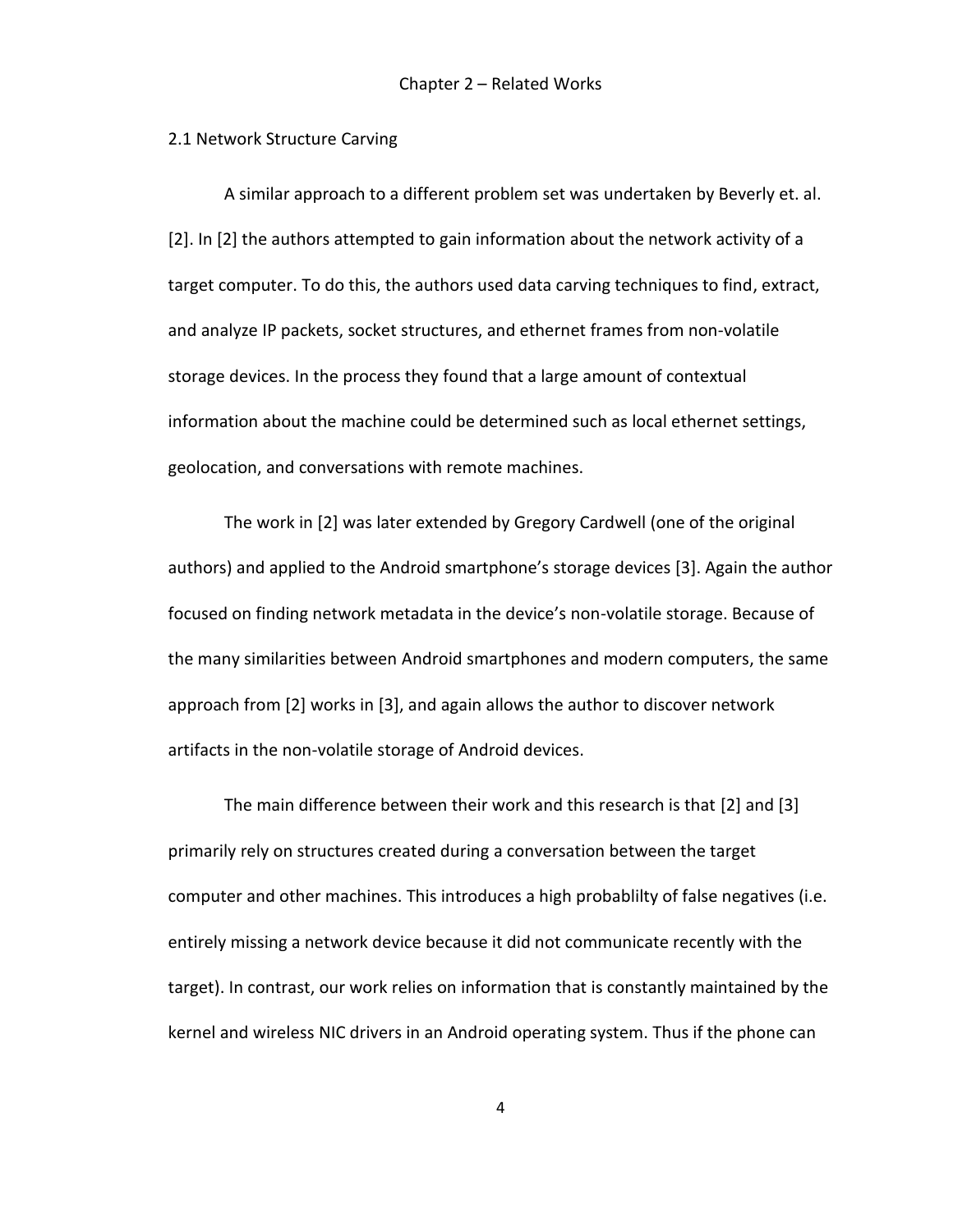detect a wireless access point (i.e. which it has stored in the device's memory) then our implementation will be able to find it.

Additionally, our work differs from theirs in the storage medium that we are interested in. In [2] and [3] the authors chose to apply their structure carving technique to only non-volatile storage such as hard disk images, hibernation files, and swap files. Again, we believe that this leads to a high probablilty of false negatives. This is because it is possible that all IP packets and ethernet frames for a given network conversation do not get written to a non-volatile storage device. In this scenario, the approach taken in [2] and [3] would be unable to detect that the conversation took place. In this research we focus on searching snapshots of an Android device's volatile memory for the kernel structures of interest. If the structures exist then they must be in the device's memory and so they are guaranteed to be found in that snapshot.

The final difference between the two cited works and this thesis is the scope of the investigation. The authors of [2] and [3] are primarily interested in finding network metadata associated with network conversations between two machines. The scope of our investigation is much smaller, but more detailed. The goal of this research is to identify the wireless access points that the device was in contact with when the memory image was taken.

# 2.2 Mobile Memory Forensics

The research done for this thesis was made possible by the prior Android device forensics conducted at the University of New Orleans and the Greater New Orleans Center for Information Assurance. Specifically, the research done in [4] was the first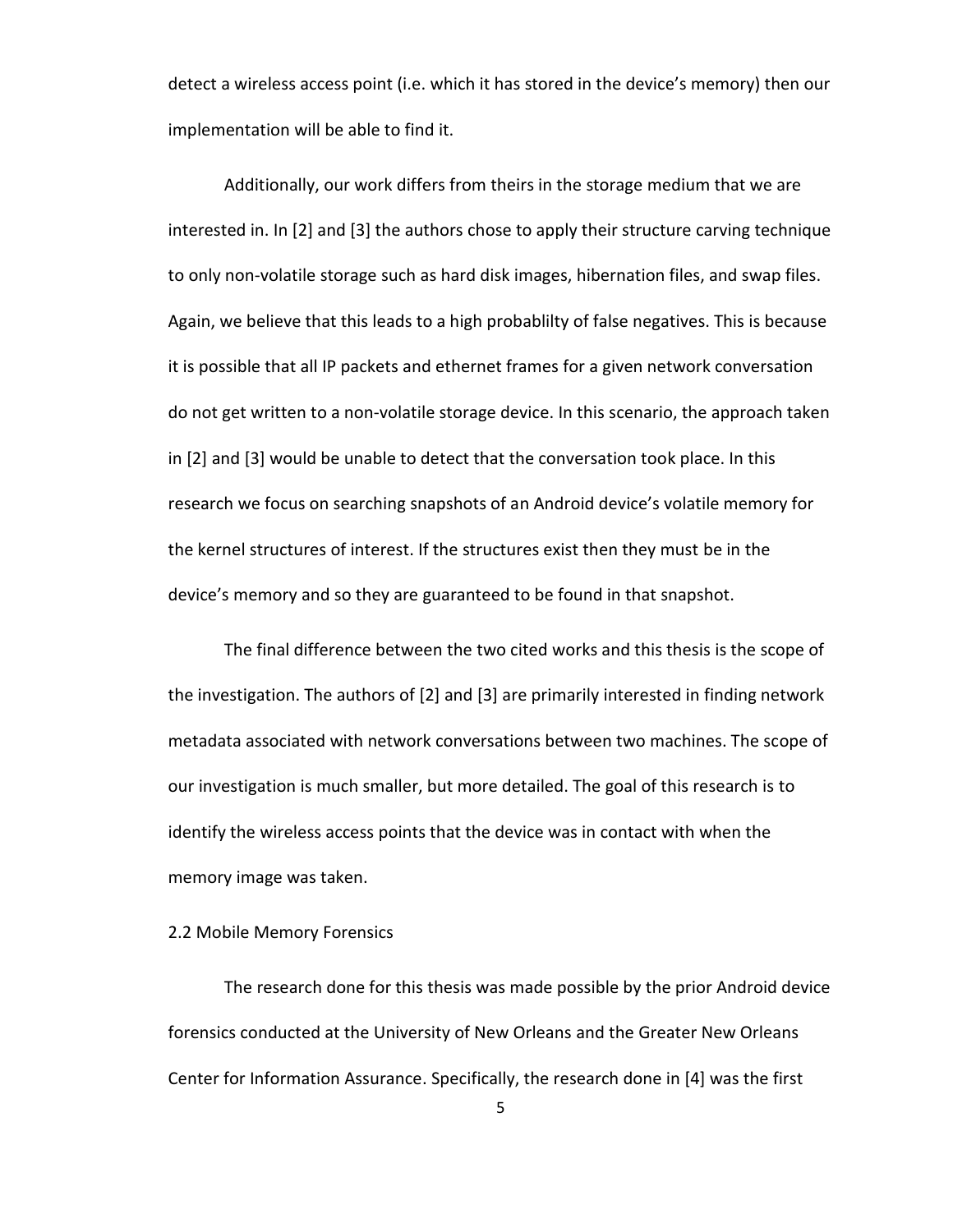known successful process for extracting a copy of physical memory from an Android device. Without this work, there would be no reliable method for obtaining a copy of physical memory and so this research would only be applicable to Linux computers with wireless NICs.

All captures of physical RAM (from both Android devices and Linux computers) were obtained using dmd [4]. This tool inserts a simple kernel module into the running Android/Linux kernel and copies the contents of physical memory out to a file. This file, containing a copy of the physical memory, is then used for analysis.

Also demonstrated in [4] is some basic analysis of Android memory images using the Volatility framework [5], but this was mainly done to demonstrate the functionality of dmd as a memory extractor. This research should be considered an extension of the analysis shown in [4] because we focus instead on providing tools to extract additional information from a memory image – information that has not, until now, been recoverable.

The only other known tool which is capable of analyzing Android kernel objects in memory captures is Volatilitux [6]. This program provides only limited analysis capabilities such as enumeration of running processes, memory maps, and open files. It does not include the functionality to display network information of any kind. One main contribution of this thesis is a plugin that implements the carving of wireless access point data and adds this to the already extensive functionality of the Volatility framework [5].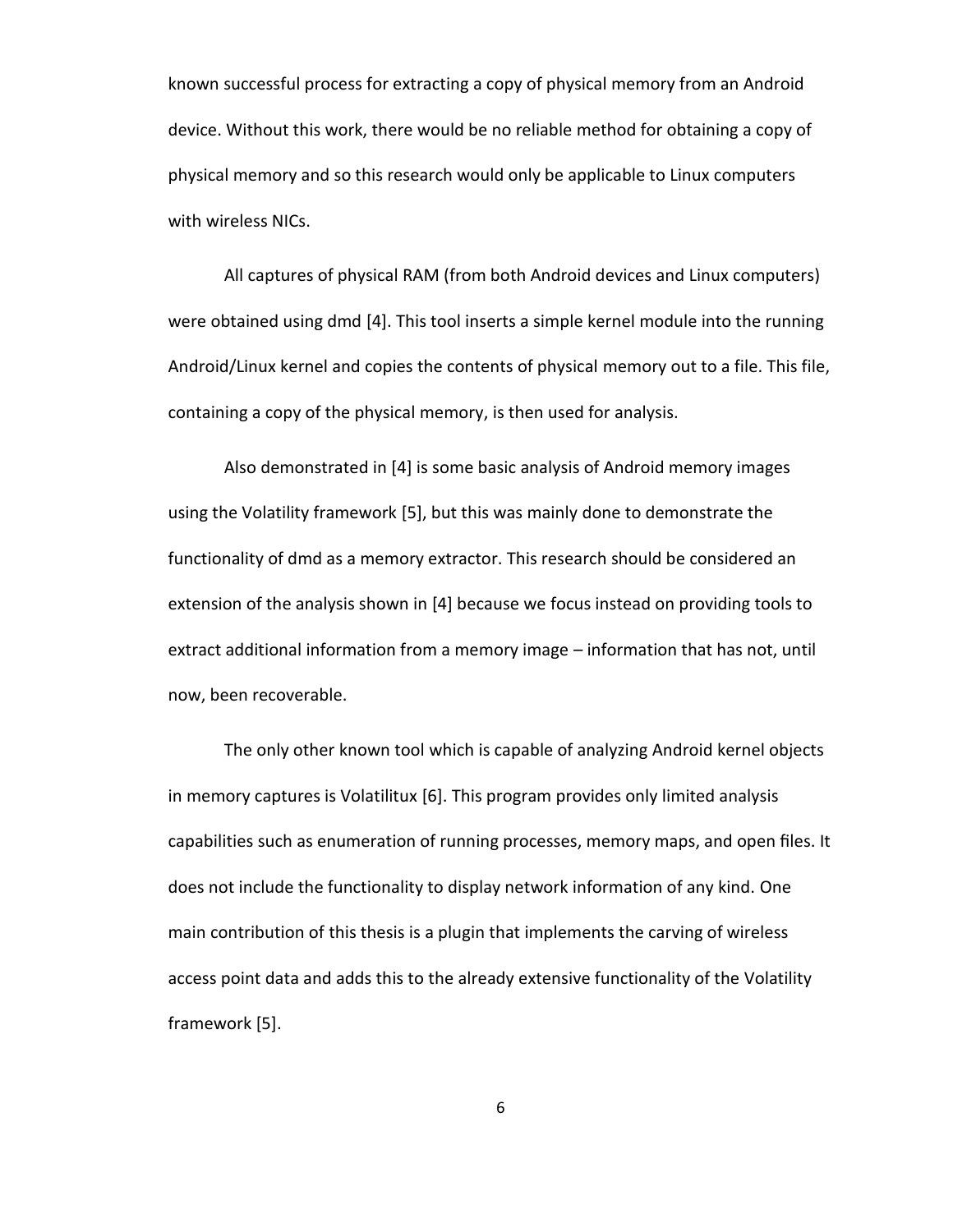#### 2.3 Volatile Memory Forensics

In the last few years, the amount of research being done in the analysis of volatile memory has grown exponentially. To attempt to cover even a fraction of this research would be beyond the scope of work related to this thesis. For this reason we choose to only include the work done in this field that is directly used in this thesis.

The Volatility framework [5] is a program (more specifically, a collection of programs) that allows for easy analysis of memory captures. The primary advantage of using the Volatility framework is its division of duties. Volatility allows plugins to implement certain analysis functionality independent of the memory image specific details. This allows a plugin, for example, to be written to analyze Linux memory captures without the knowledge of which specific version of Linux will be inside the memory image. Volatility also allows users to design "address spaces" for different platforms. This allows the Volatility framework to handle, parse, and run its plugins on memory captures from a new Linux kernel version, for example.

One contribution of this thesis is a Volatility framework that finds, carves, and analyzes wireless access point data from an Android/Linux memory image. Because Android is built on a regular Linux kernel, the plugin for Volatility will work without modification on both platforms. A user would only need to implement a new "address space" for a given phone or Linux distribution.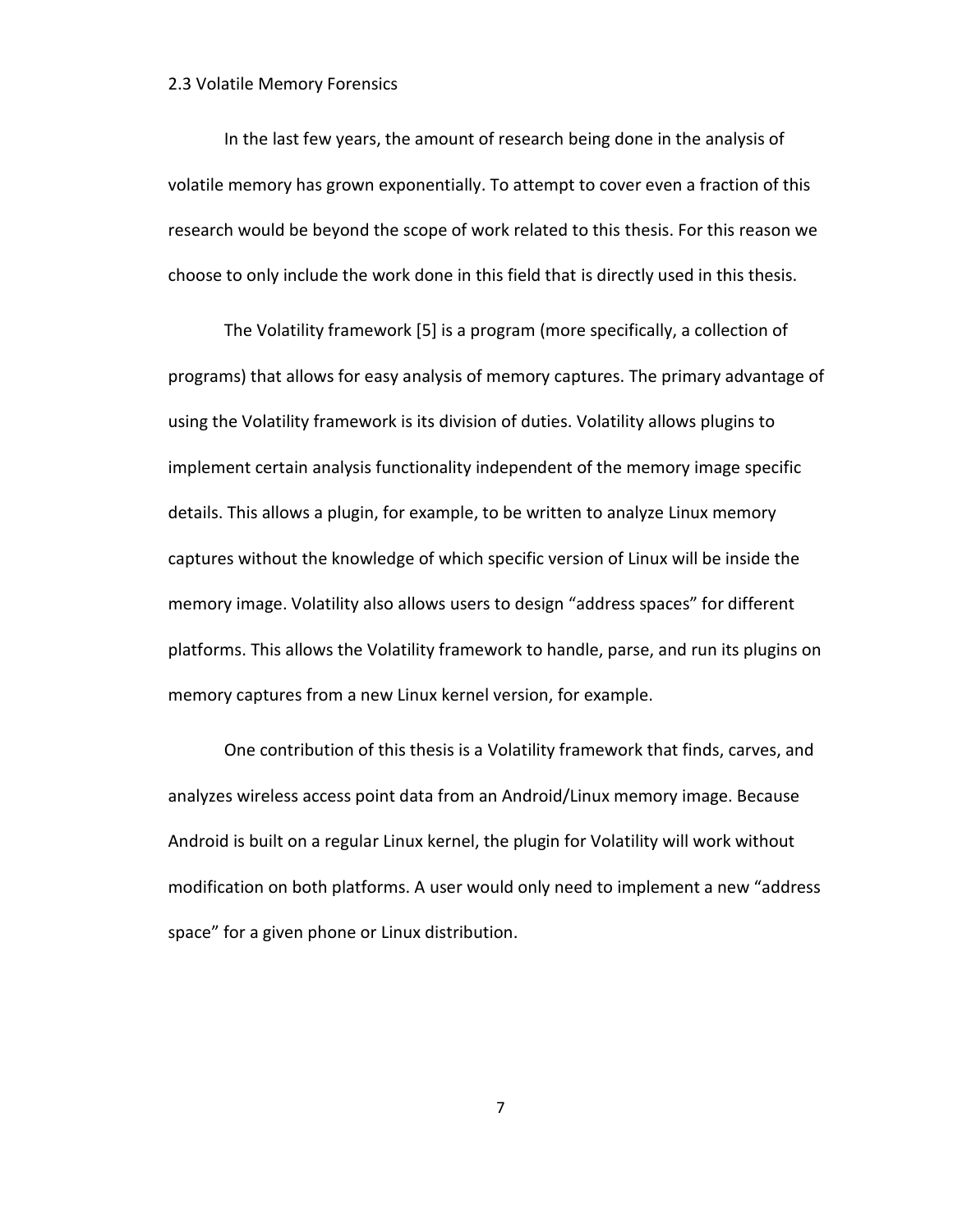#### 3.1 Methodology

The primary goal of this research was, given only a context-free memory image from an Android device, to identify which wireless network access points the device was near when the image was taken. To do this we first needed to find how that information gets into the device's RAM.

We began by reviewing the Linux kernel source that handles requests by processes for wireless access point data. It turns out that this is an I.O. control  $(i<sub>octl</sub>)$ function call against an internet socket handle. This ioctl function call switches into kernel context, traces through the higher level socket I.O. control code, and finally calls down into the Wireless Extensions [7] [8] I.O. control handling code. The exact kernel code flow is shown in Figure 8 in Appendix A.

The ioctl function of interest is called on an internet socket handle with a command argument of SIOCGIWSCAN (corresponding to hexadecimal value of 0x8B19) and a pointer to a caller supplied buffer to fill with the wireless access point data. The full list of possible ioctl function commands that Wireless Extensions can handle is listed in wireless.h [9] from the Linux kernel source, but SIOCGIWSCAN in particular is the command for "get scanning results" as documented in [9].

# When the ioctl function finally calls down to the

ioctl standard iw point function in wext core.c [10]from the Linux kernel source, the request is handed off to driver specific code. The driver specific code is then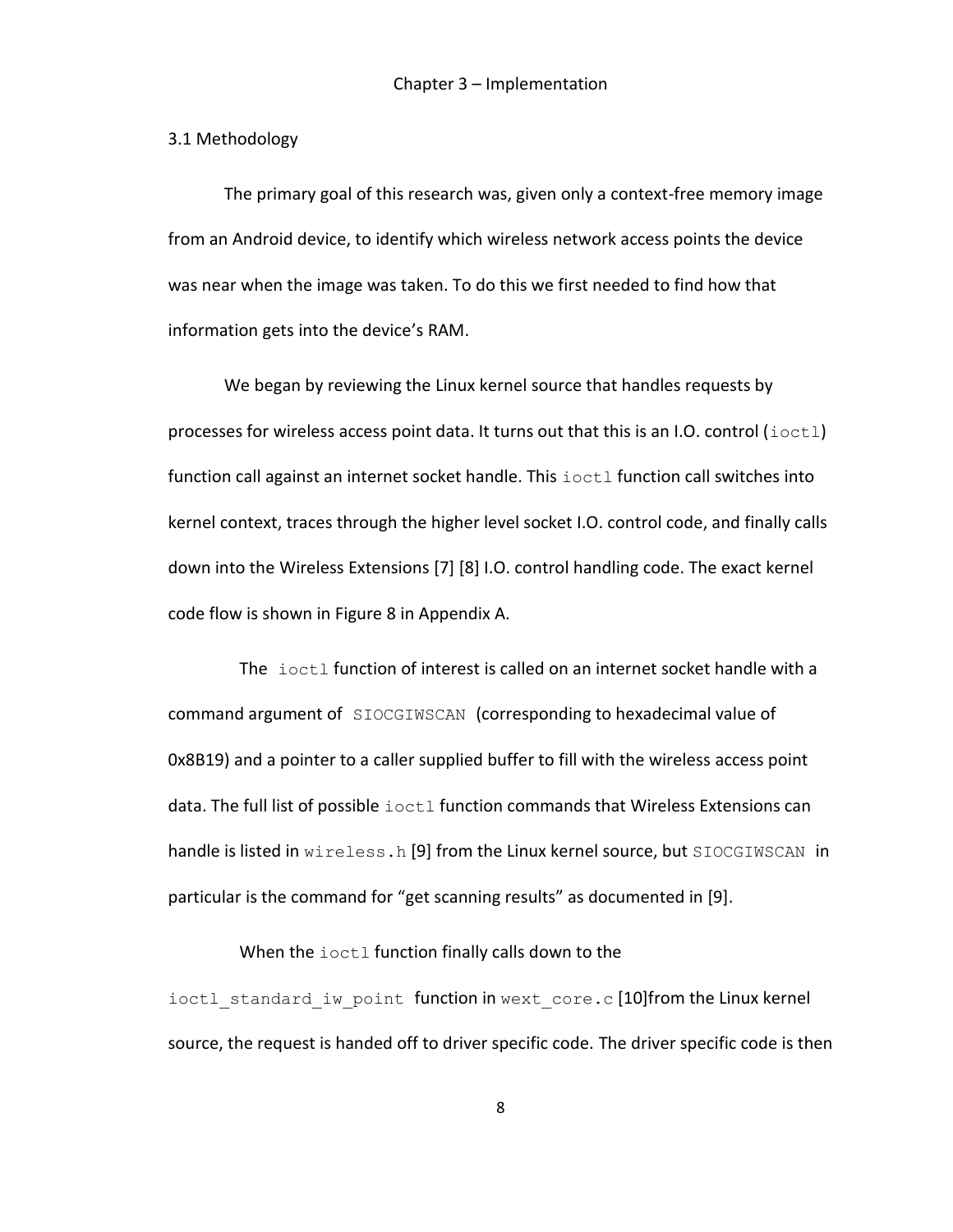tasked with filling a kernel supplied buffer with the wireless access point data that has been detected by the device's most recent scan. Since potentially every different Android device could have a different wireless NIC driver we do not assume access to or knowledge of how the request is handled beyond the

ioctl standard iw point function. However, we do not need to be concerned with the driver specific implementation that handles this request. This is because the kernel expects the answer from the driver to be in a predefined, specific format. Additionally, once the kernel receives its answer from the driver, the same format is expected by the process that originally invoked the ioctl function call.

This specific format that the driver uses to return its answer is a combination of kernel objects. The outermost object is the buffer that the kernel passes into the driver specific request handling function. This is referred to as  $char*$  stream in the code and so we will refer to it as "the stream" in this thesis. The stream is then loaded by calls to the  $\texttt{i}$ we stream add event or  $\texttt{i}$ we stream add point functions $^1$ in iw handler.h [11] from the Linux kernel source.

Starting at the beginning, the stream is filled with iw event objects. An iw event (defined in wireless.h [9]) is a structure that contains three fields, in this order: a length, a command, and the data. The length field contains the entire length in bytes of the  $iw$  event. The command field contains a command from the list given in wireless.h [9]. Some possible values of this field are SIOCGIWFREQ which

 $\overline{\phantom{a}}$ 

<sup>&</sup>lt;sup>1</sup> We ignore the iwe stream\_add\_value function because not only does its use make that iw\_event impossible to parse, but also we never found it called in any drivers used in this experiment. Perhaps this is because the function is commented by "Be careful, this one is tricky to use properly" [10].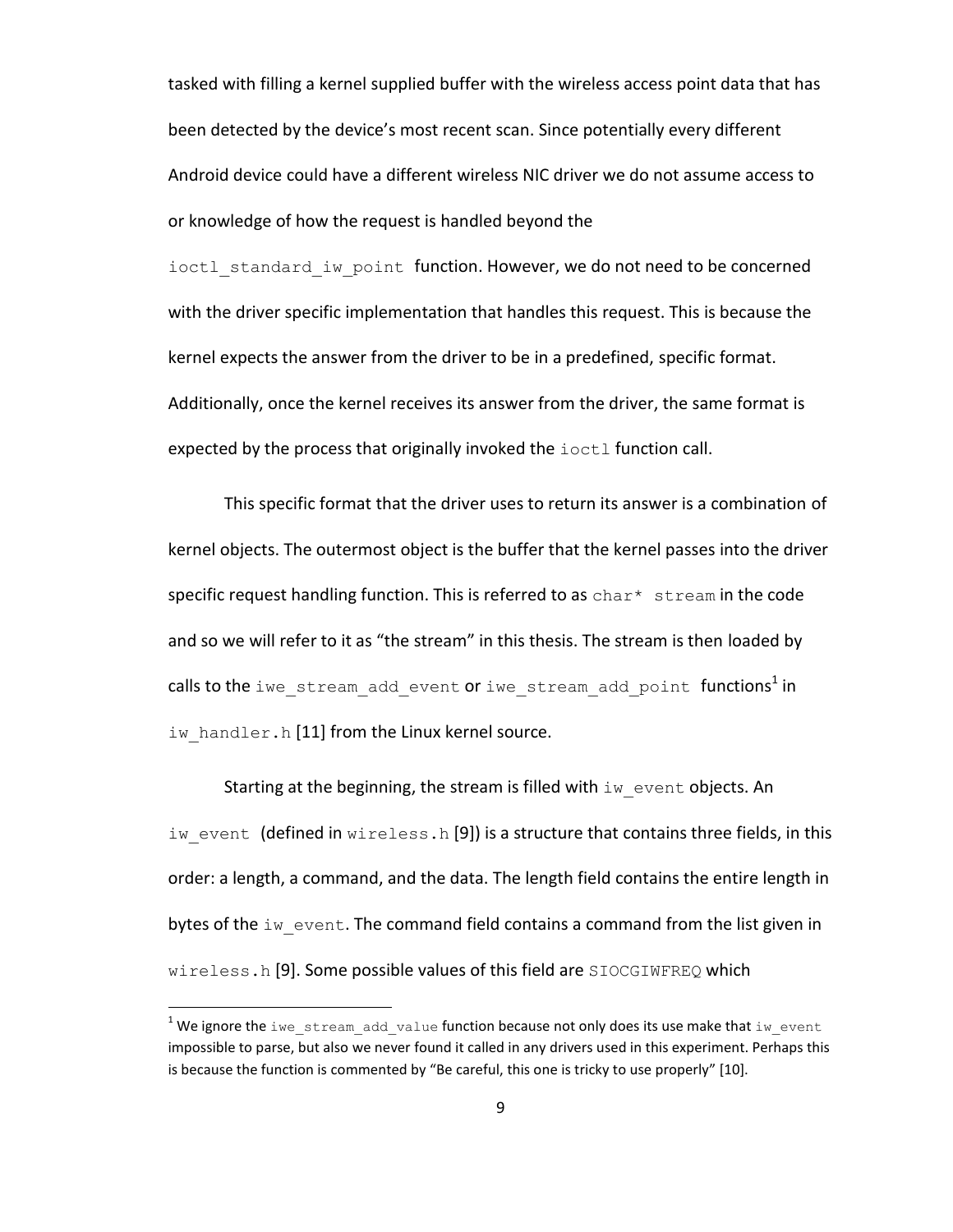corresponds to "get channel/frequency (Hz)" or SIOCGIWAP which corresponds to "get access point MAC addresses." The final field is the data field, more specifically this field is an iwreq data object (defined in wireless.h [9]). This field can contain a large number of concrete values, but luckily for us the type of this field's data is governed by the preceding command field. For the previous examples: If the command field contained SIOCGIWFREQ then the iwreq data object would be of type iw  $freq$  (a simple object defined in wireless.h [9] that describes a wireless broadcast/scanning frequency. If the command field contained SIOCGIWAP then the iwreq data object would simply be a string of characters containing the access point's MAC address. Figure 1 contains a depiction of how a stream would look once it has been filled by the driver.

These  $iw$  event objects are placed one after another (with no space in between) inside the stream until either the stream is full or the driver has described all the features of every access point it has detected. In the former case (the stream gets filled) the driver will return the E2BIG error code. If all the iw event objects fit inside the stream then the driver returns the stream to the kernel full of data. The kernel then copies the stream from its buffer into the buffer supplied by the process to the original ioctl function call. This discovery is of significant value because we now have two potential copies of the data that we want to carve in memory.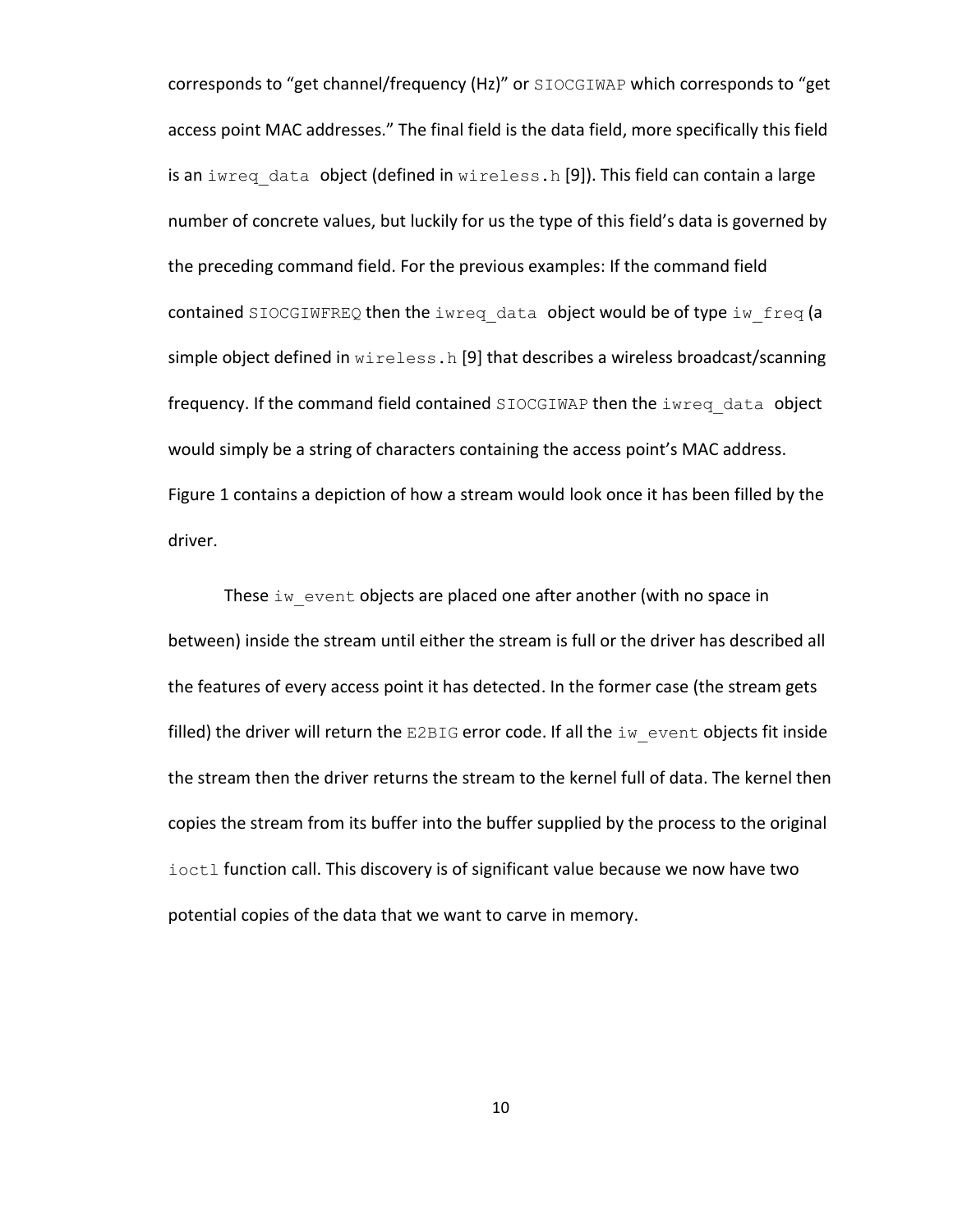|          | stream buffer - offset supplied to loct function call |                  |                                                                 |     |                    |                                                                  |          |     |                     |                       |
|----------|-------------------------------------------------------|------------------|-----------------------------------------------------------------|-----|--------------------|------------------------------------------------------------------|----------|-----|---------------------|-----------------------|
| iw event |                                                       |                  | iw event                                                        |     |                    |                                                                  | iw event |     |                     |                       |
|          | len                                                   | cmd              | data                                                            | len | cmd                | data                                                             |          | len | cmd                 | data                  |
|          | 20                                                    | <b>SIOCGIWAP</b> | struct sockaddr {<br>af famaly: 1<br>af data: 00:3A:99:F6:65:31 | 12  | <b>SIOCGIWFREQ</b> | struct iw freq {<br>$= 2.462000 \text{ GHz}$ $\bullet$ $\bullet$ |          | 15  | <b>SIOCGIWESSID</b> | char[ $]$ = "lifenet" |

<span id="page-17-0"></span>**Figure 1.** *iw\_event* **stream in memory.**

#### 3.2 Design

Once we figured out the structure of the stream, we could then design an algorithm to find and carve the structure out of memory images. The algorithm needs to find the streams in memory by finding and validating consecutive  $\texttt{i}\texttt{w}$  event objects. If enough iw event objects are found one after another in a consecutive block of memory then it would be considered a stream and the collection of  $i_{w}$  event objects is carved out of the memory image. This should be generic enough to handle streams of iw event objects without prior knowledge of which types of iw event objects the driver had added to the stream.

The process begins with scanning the memory image in 16 bit increments. These segments must be within the range of possible  $\exists w$  event commands. If the segment is not, then the next 16 bits are checked. Once a segment of the memory image is found within that range, then the preceding 16 bits are tested to be between the minimum and a maximum possible length for an  $\pm w$  event object. If these two checks pass then the section of memory is considered a possible  $\text{i}\text{w}$  event object. For example: If the scanner finds a section of memory at address Y that contains the value 0x8B1B (corresponding to SIOCGIWESSID, commented as "get ESSID") then the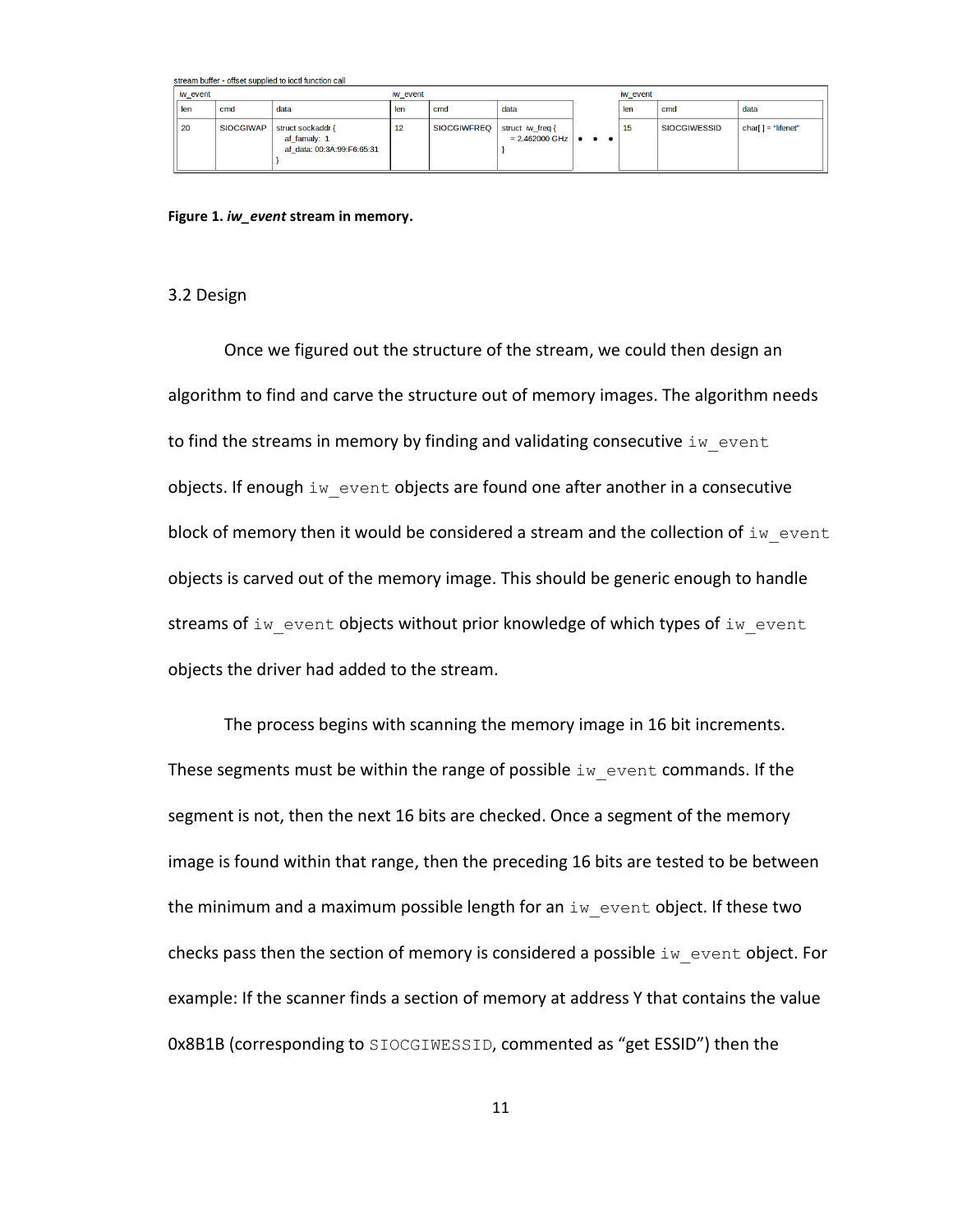scanner checks that the value of the section at Y - 2 bytes is between 5 and 60 (5 is the smallest an  $iw$  event object can be and 60 is a configurable upper bound). If the value at address Y - 2 is within range then everything between addresses Y - 2 and Y -  $2 +$ value(Y - 2) is carved out and considered a possible  $\text{iw}\,$  event object.

Once a possible  $\pm w$  event object is found, the algorithm uses the command field to look up the appropriate validation code. These functions all check that the iwreq data object in the possible iw event object is valid. For the example above: The command is SIOCGIWESSID, so the iwreq data object should be a string containing the ESSID associated with the wireless access point. This string is extracted easily since it must be in the memory between addresses  $Y + 2$  bytes (just past the command field) and Y - 2 + value(Y - 2) (the end of the  $\pm w$  event object). Then, each character in the string is checked to be in the range of printable characters<sup>2</sup>. If those tests pass then the given  $\pm w$  event object is considered valid.

If a possible  $\pm w$  event object is found to be valid then we have a possible beginning of a stream. If the validated  $\text{i}\text{w}$  event object begins at memory address X then the algorithm increments to address  $X + value(X)$  and checks for another iw\_event object<sup>34</sup>. This process repeats until the current iw\_event object of interest is considered invalid. If enough  $\pm w$  event objects in a row are found to be valid then

l

 $2$  We also allow for nulls and a few other values to accommodate string termination, etc.

<sup>&</sup>lt;sup>3</sup> Note that if the  $\text{iw\_event}$  object begins at address X then the first 16 bits at address X contain the length field for that iw event object.

<sup>&</sup>lt;sup>4</sup> In reality the algorithm jumps to address X + value(X) + 2 in the memory image and recursively calls the checking function. The "+2" is because that function will be first looking for valid  $\text{i}w$  event commands.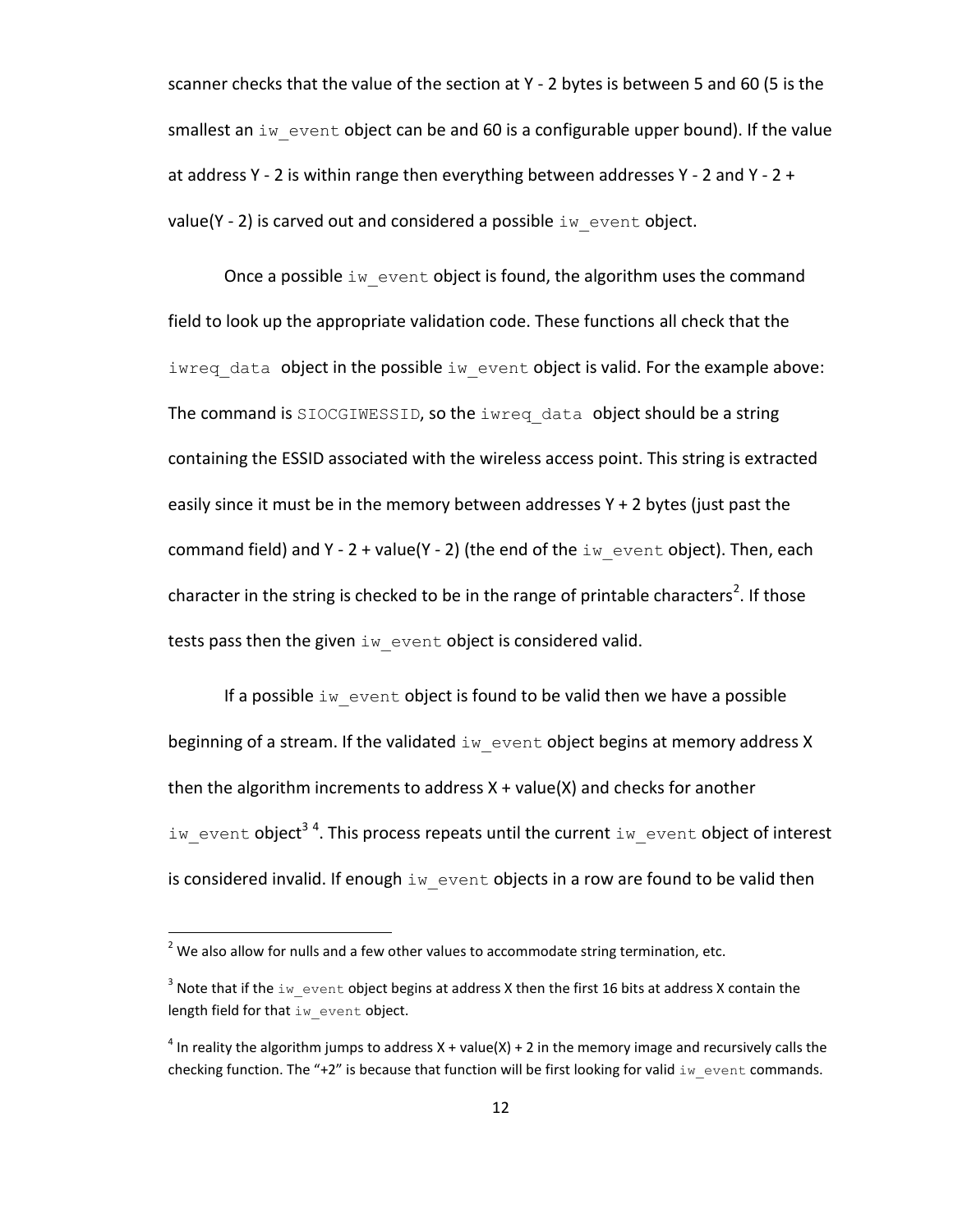the entire group is considered a valid stream. This stream is carved from the memory

image and displayed to the user. Figure 2 contains pseudocode for the algorithm

described in this section.

Let \*p denote "the value at offset p in the input file." Let p->q where p is a pointer to a struct denote "the value of field q in the struct pointed to by p." Variable Definition: struct iw\_event pointer  $S = null$ ;  $array V[] = validation functions for each$ specific iw\_event command type. Code: FOR EACH offset  $x$  IN input file: IF  $check(x) = True$  THEN:  $output(x);$ FUNC check(offset  $x$ ):  $LOCAL$  return\_value =  $FALSE;$ IF  $*$ x is a possible iw\_event command THEN: IF 5 <=  $*(x - 2 bytes)$  <= 60 THEN:  $S = X;$  $return_value = V[S->command](S);$ RETURN return\_value;

#### **Figure 2. Pseudocode Algorithm.**

<span id="page-19-0"></span>3.3 wext stream scan plugin

The first implementation of our algorithm was a plugin for the Volatility framework [5] named wext stream scan. Implementing the algorithm as a plugin first was extremely helpful because it provided an easy to write proof of concept<sup>5</sup> to verify that the algorithm worked and also allowed for any minor implementation

 $\overline{\phantom{a}}$ 

<sup>&</sup>lt;sup>5</sup> Volatility plugins are written in Python 2.x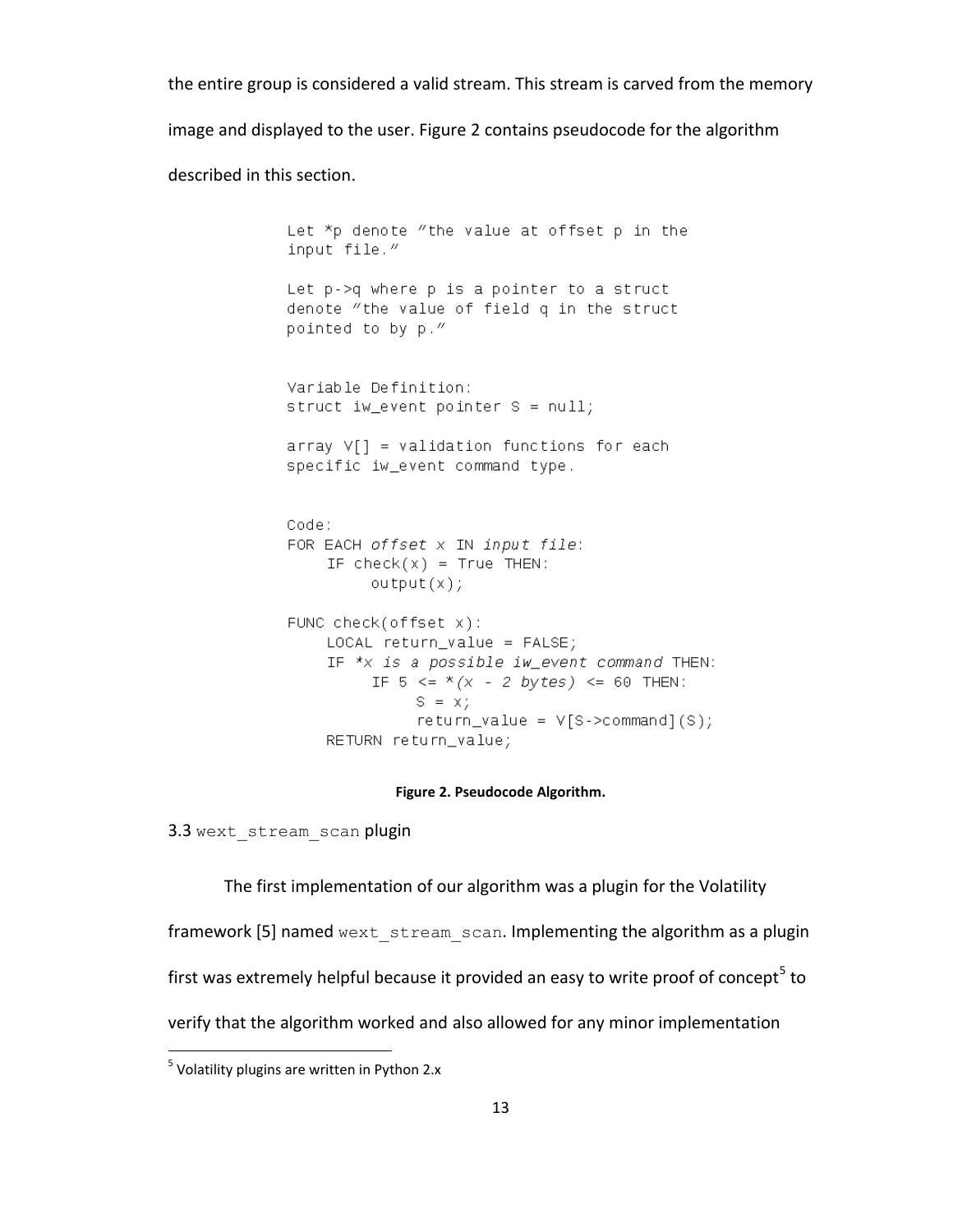changes to be tested. Additionally, because the Android operating system is built on the Linux kernel, we were able to test our plugin against a variety of memory captures from Linux computers that we had previously analyzed with Volatility.

The format of Volatility plugins made it easy to adapt our algorithm to fit the framework's required plugin interface. By default a plugin must export a calculate and a  $\texttt{render\_text}^6$  function. The  $\texttt{render\_text}$  function is (as the name suggests) simply a means of displaying in a human-readable form any output that the program determines is valid. An investigator would then need to analyze this output for falsepositives or potentially important evidence.

In the calculate procedure, we used the built in Volatility Scanner object to quickly walk through the memory image looking for possible iw event commands at each legitimate memory address. We did this by overloading the Scanner's check function (which takes an offset in the memory image as a parameter) to perform our algorithm. Specifically, we performed the validation on the command and length fields to find a possible iw event object at the given offset. If those checks passed, we then used the command field to index into a dictionary of functions to find the appropriate validation procedure for the data field of the  $\pm w$  event object. In the event that an iw event object is validated at a given offset we then continue to check the offsets immediately after the end of the previously verified  $\texttt{iw}$  event object. If the

 $\overline{a}$ 

 $^6$  Volatility can accept rendering functions for other data types besides "text", but we only needed to display textual answers.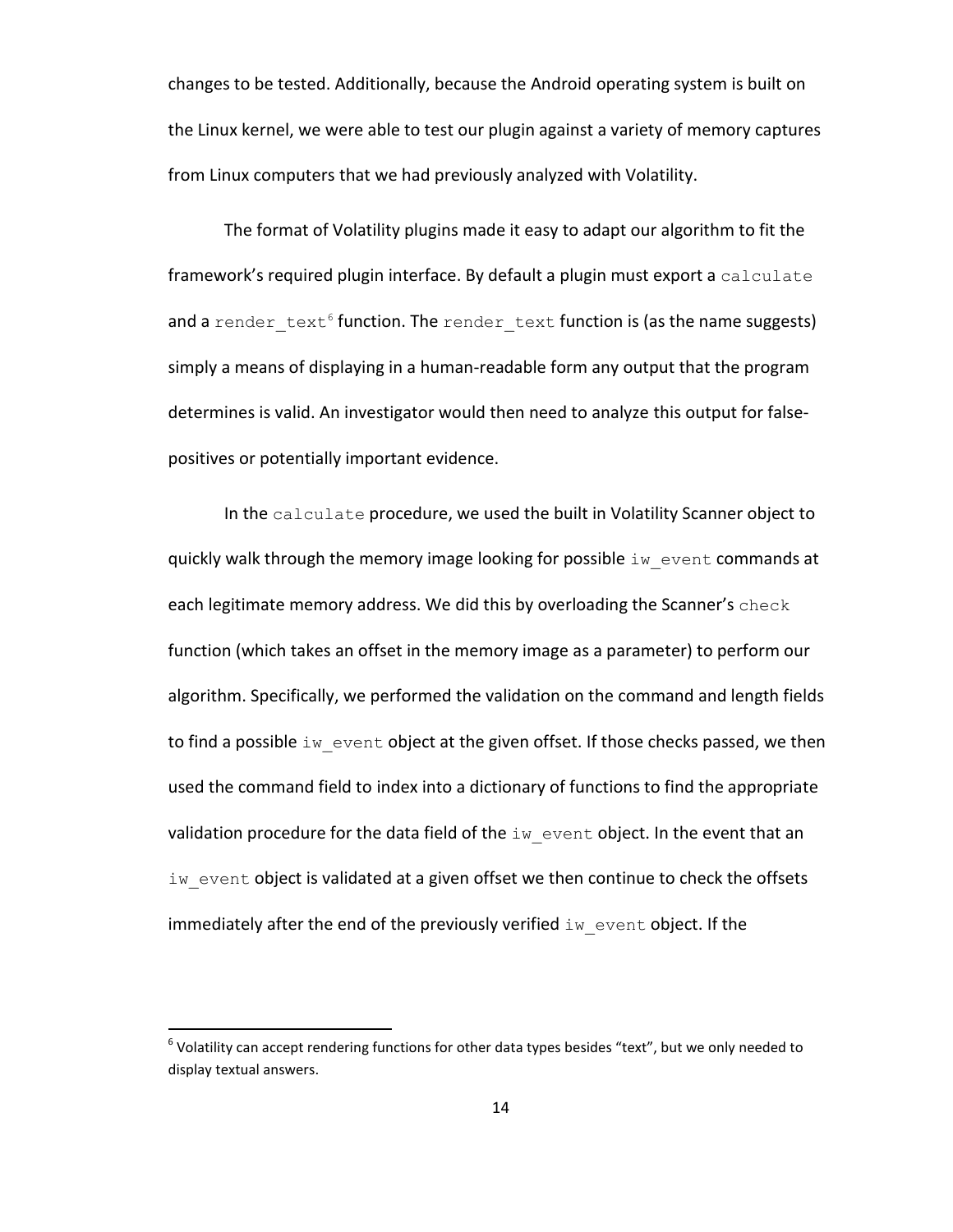implementation finds and verifies a steam of  $\text{iw}\,$  event objects then it returns a boolean True to the Scanner and that offset is marked for rendering.

To simplify the manual inspection of wext stream scan's output that a forensic investigator would have to perform, we designed a second plugin. The second plugin, named wifi mac list, will perform the same validation to find iw event streams, but will only render the wireless access point's MAC - hence the name. By contrast the output of wext stream scan will list all information that can be gleaned from the carved iw event streams.

3.4 iwe pull and iwe carve

After verifying that our algorithm worked as expected<sup>7</sup>, we then developed two more tools - iwe\_pull and iwe\_carve.

iwe pull, a small (~140 lines) C program, was designed to aid an investigator with devices (either Linux machines with wireless NICs or Android devices) that would later be analyzed for wireless access point data. Because of the limitation discussed in chapter 4 section 1, an investigator may want to improve the quality of a memory capture before analysis. The tool guarantees that, with as much certainty as possible, at least one copy of the most current Wi-Fi access point information is contained in memory. Assumably this tool would be run immediately before taking a snapshot of the device's physical memory contents. Two scenarios were considered when designing this tool and they are described below.

 $\overline{\phantom{a}}$ 

 $^7$  ... and running into the limitation described in chapter 4 section 1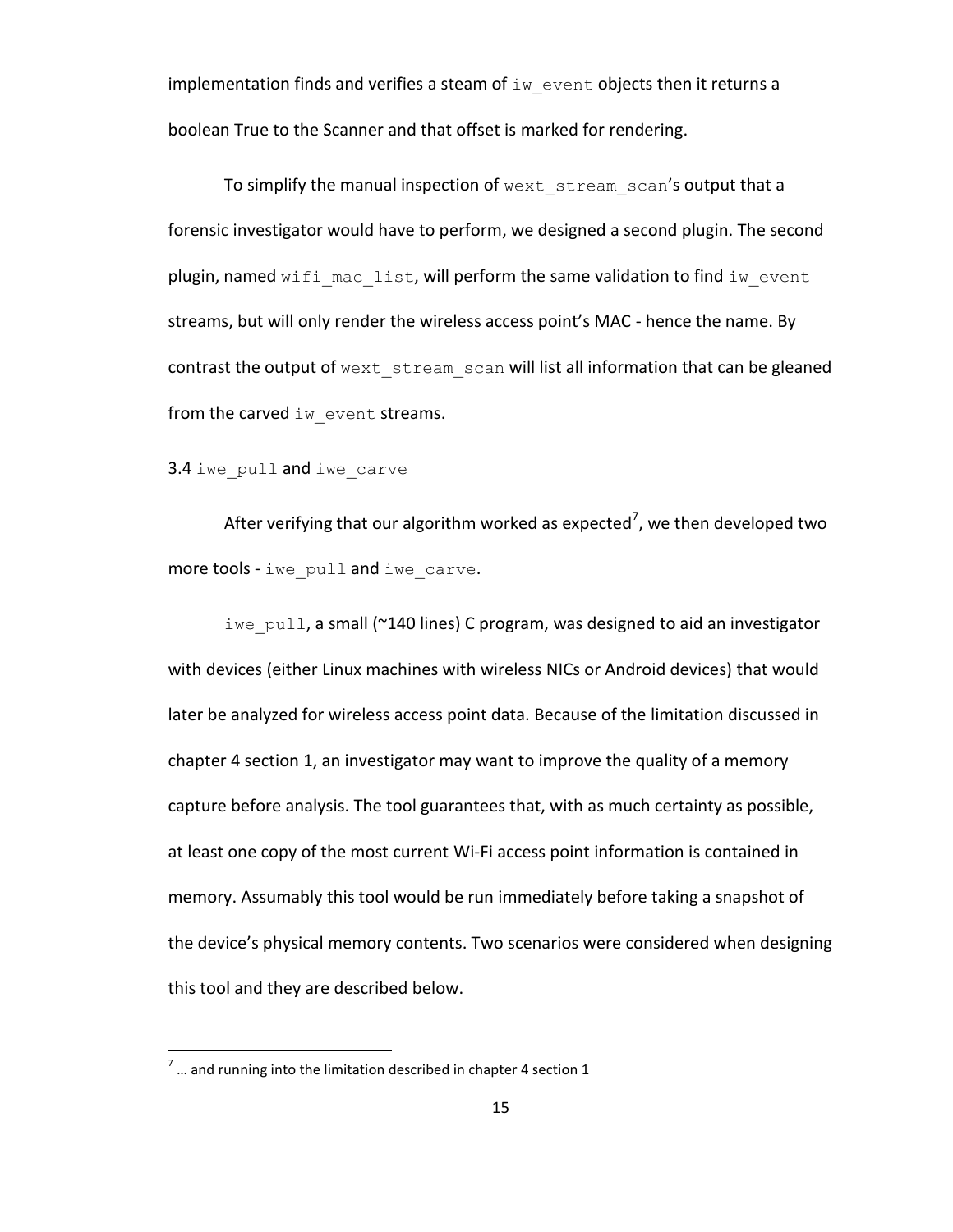First, an investigator is faced with a time sensitive investigation of a device. In this type of environment, he or she would want to save as much information as possible to analyze later before losing physical access to the device in question. It is common practice for an investigator to have on hand at all times a number of investigative tools and we envision that  $\Delta w = p$ ull will be one of them. Rather than spending valuable time to mark which wireless access points the device was in contact with, an investigator could simply run  $\pm w e$  pull (and possibly other similar tools) to very rapidly fill the device's memory with as much valuable evidence as possible. This would be followed immediately by capturing a copy of the device's physical memory. Note that these tools (including  $\Delta w = p \ln 1$ ) are not producing any evidence that was not already contained in the operating system; they are simply making investigation of the device faster by allowing an investigator to save the information in a memory image and recover it at a later, less stressful, time.

Second, an investigator may be unsure whether any complete and up-to-date  $iw$  event streams are contained in memory. Indeed it may be the case that the device has not generated an  $iw$  event stream (as a result of the function calls described in section 1 of this chapter) in a considerable amount of time. Additionally, rather than having to locate and document a device's wireless access point information for the specific device being investigated (which could range from a Linux laptop to an Android smartphone to an Amazon Kindle Fire) an investigator could simply run  $\text{1 we pull to}$ place a copy of the most current Wi-Fi access point information in the device's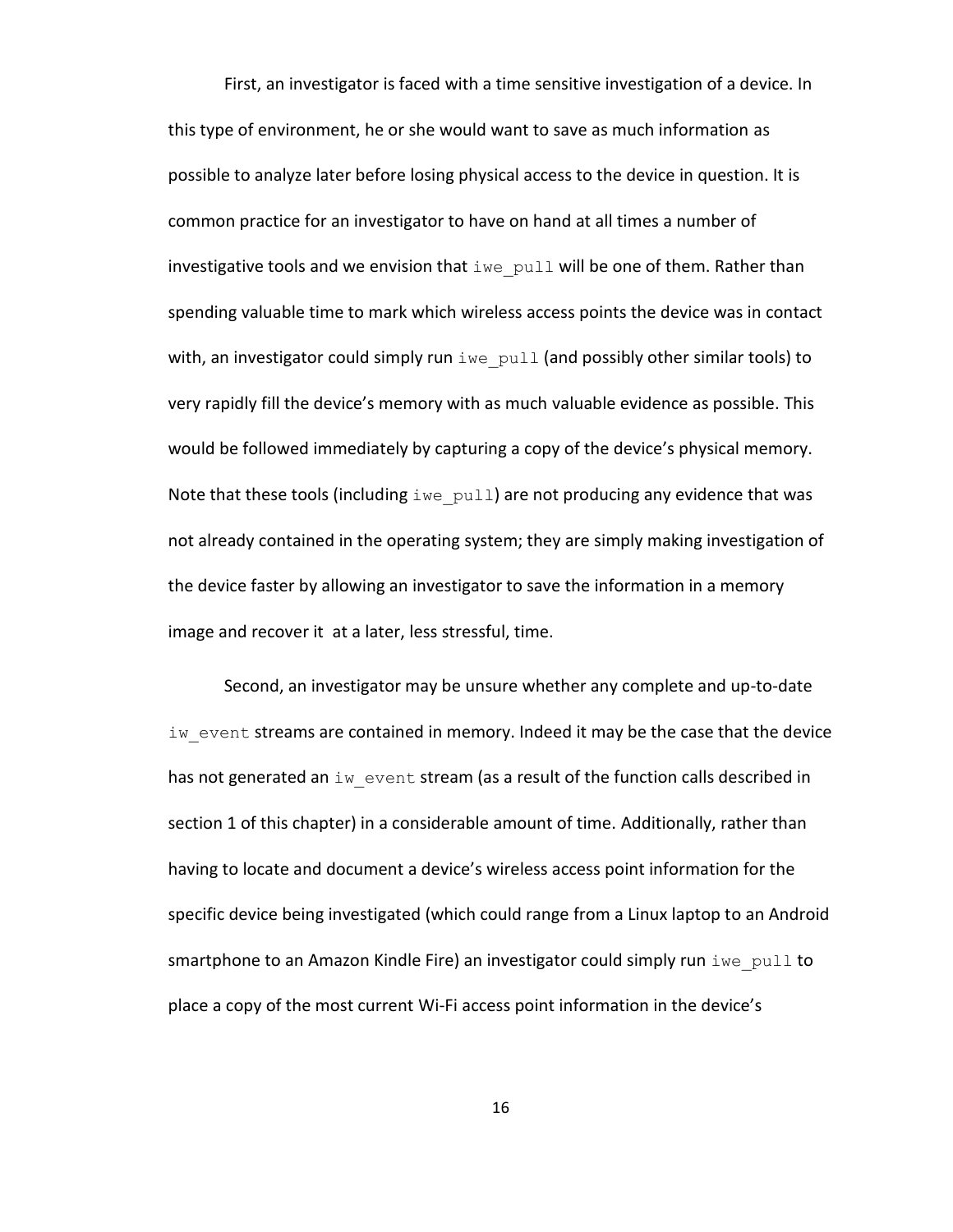memory. Again the investigator could then use one of our tools to extract the wireless access point data from the memory image at a later time.

Note that using  $\pm w$  pull to improve the quality of a memory capture is in no way creating new evidence. It is simply making the information that is already contained in the kernel easier to find during later analysis. In fact, it is nearly impossible to find this information if it is not organized into  $\pm w$  event streams because this data is normally held in driver specific data structures. Should the investigator be in a situation where running  $\text{true}_p$  pull is not possible (e.g. a previously acquired memory capture) then our analysis tools will still be able to find the evidence contained in the memory image. Additionally running iwe pull will only make the most current wireless access point information easier to find in memory. Our forensic tools will always be able to find any legacy information (i.e. left over from past calls to the functions described in section 1 of this chapter) regardless of if  $\text{time\_pull}$  was run on the device.

iwe carve is an implementation of our algorithm as a standalone C program. This program is designed to give the same functionality as the Volatility plugin, but without needing the memory image to work with the other features of Volatility (which, as described in chapter 2 section 3, would require the implementation of an "address space" if one is not already available for the kernel version within the memory image). iwe carve also gives an investigator the benefit of being able to work on any file, not just memory images. Conceivably an investigator may find  $\pm w$  event streams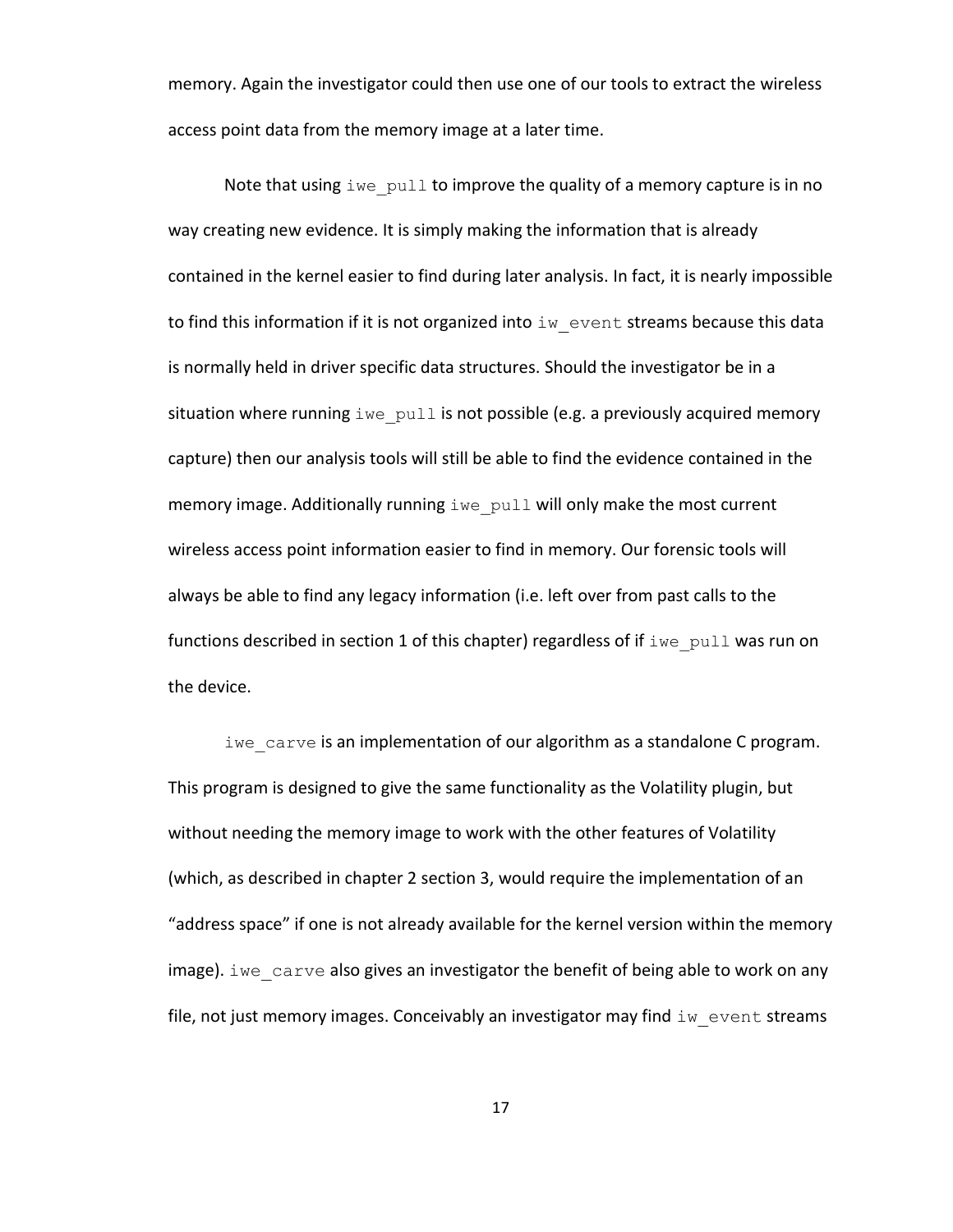in a swap or hibernation file<sup>8</sup>.

iwe carve's implementation is similar to our wext stream scan plugin, but differs in two main ways: it, obviously, cannot use any of the built-in functionality of the Volatility framework and it has the advantage of being able to include the C header files that define many of the constants being used in the kernel's code. Again we use the fact that the Android operating system is built on a nearly identical copy of the regular Linux kernel.

iwe carve begins by rapidly reading through the input file scanning for possible iw event commands. Then when a possible iw event object is found, switch cases are used to appropriately examine the data field of the possible iw event object. Like in our wext stream scan plugin, if the first possible iw event object is found to be valid then the program continues checking at the address immediately after the end of the newly validated  $\text{i}\text{w}$  event object in an attempt to find a stream. If a stream is found then the program will output its contents for an investigator to review.

 $\overline{\phantom{a}}$ 

 $^8$  Though we did not test this for this thesis.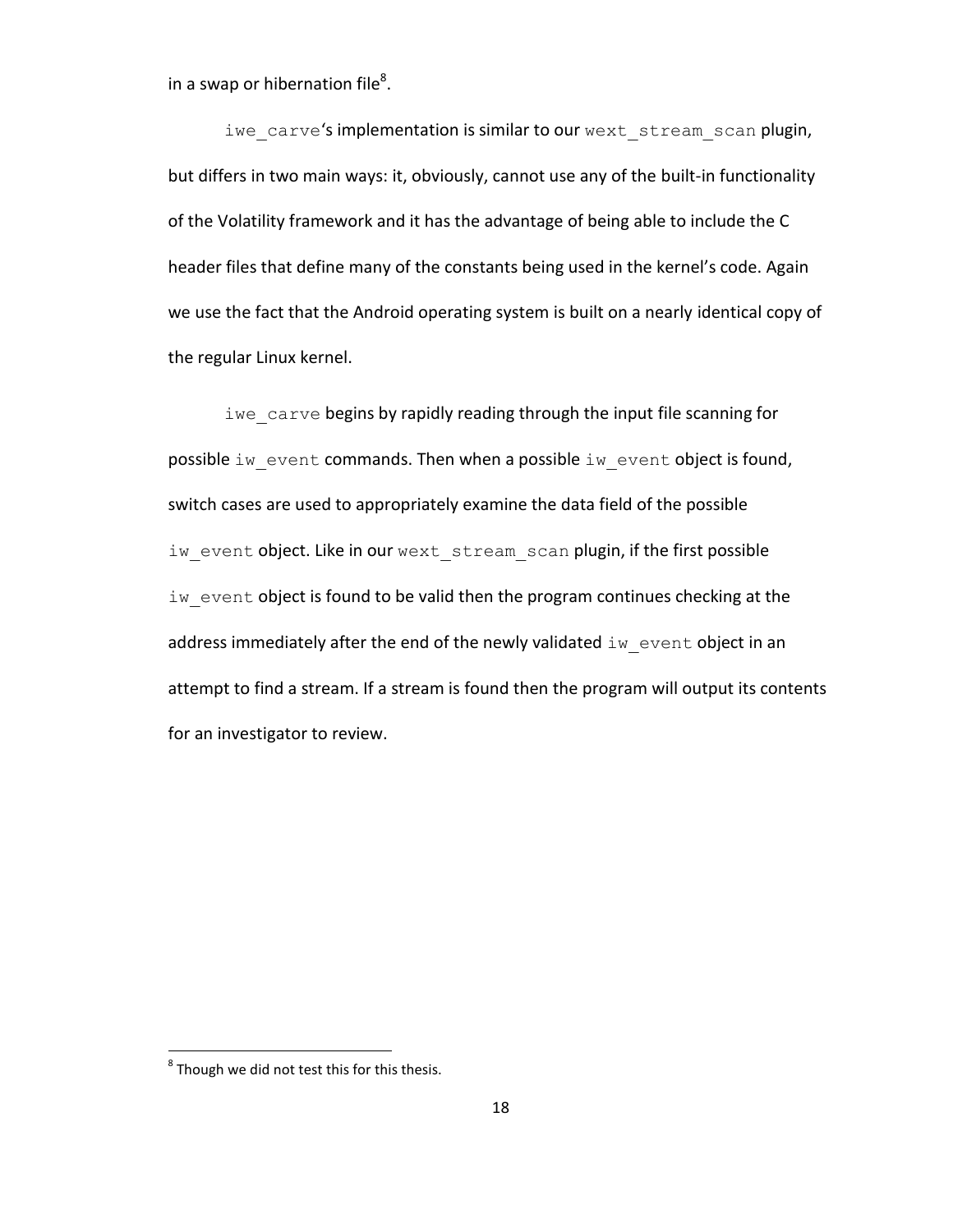4.1 iw event streams in memory

One main limitation of our approach is the availability of  $\text{iw}\,$  event streams in memory on an arbitrary device. As noted in chapter 3 section 1,  $\text{i}w$  event streams are produced by an  $i$  octl function call with a command argument of SIOCGIWSCAN. This command argument corresponds to the "get scanning results" handler code. Unfortunately for our research, this is not the only way for a process to query wireless network information.

As we mentioned in chapter 3 section 1, wireless.h [9] from the Linux kernel source defines the full list of possible  $\text{i}$  octl function commands that Wireless Extensions can handle. The benefit of the SIOCGIWSCAN command is that all the known wireless network information is returned, but most of these can be used as a command argument to the ioctl function to query just one piece of the wireless network device's information. The problem that these other commands pose to our research is that their returns are not in a predefined, specific format.

These other commands only query the NIC driver for one specific piece of information, and so the information returned from that query is simply the raw data that the process asked for. For example, a process can call the  $i$ octl function against an internet socket and with a command of SIOCGIWAP which corresponds to "get access point MAC addresses." The buffer supplied to the ioctl function would then be filled with just the hexadecimal values of the access point's MAC address. Obviously,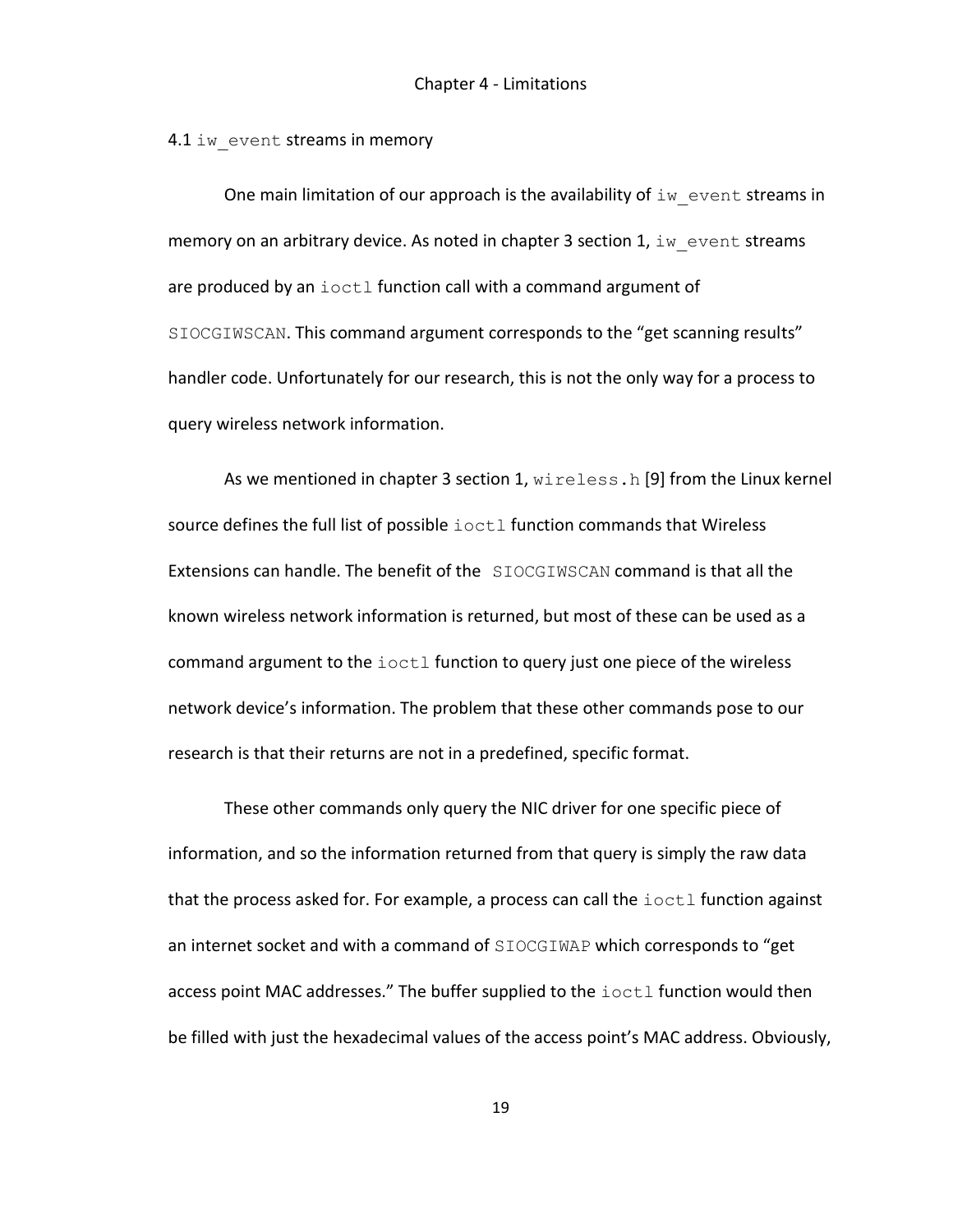this type of data (without any significant formatting or characteristics) cannot be found in or carved from a memory image without prior knowledge of its value.

The bigger problem that these alternate ioctl commands pose is that we have found that they are more commonly used than SIOCGIWAP. We performed a manual code review of two common programs where one would expect wireless network information to be queried: the Linux NetworkManager [12] component and the Android operating system's WPA\_supplicant [13]. We found that both of these programs used individual ioctl function calls to retrieve each piece of the wireless network information that they display.

This limitation was overcome by implementing  $\text{true}_p$  pull to allow an investigator to place a copy of the most current  $\pm w$  event stream in memory. Additionally, we found that there is a high level of determinability when scanning for iw event streams (because of the multiple dependencies between the fields in the structures). Thus even if an investigator does not get a chance to run  $\pm w$  pull on a target machine, he or she can be assured that if a stream is in memory then our algorithm will be able to find it.

# 4.2 Volatility framework

One limitation that we faced when testing our design was that the Volatility framework's support for memory dumps taken from ARM processors is still experimental. This made it very difficult to develop "addresses spaces" for the Android smartphones that we were testing with. As a result we were only able to test our Volatility plugin on memory images taken from a laptop computer running Ubuntu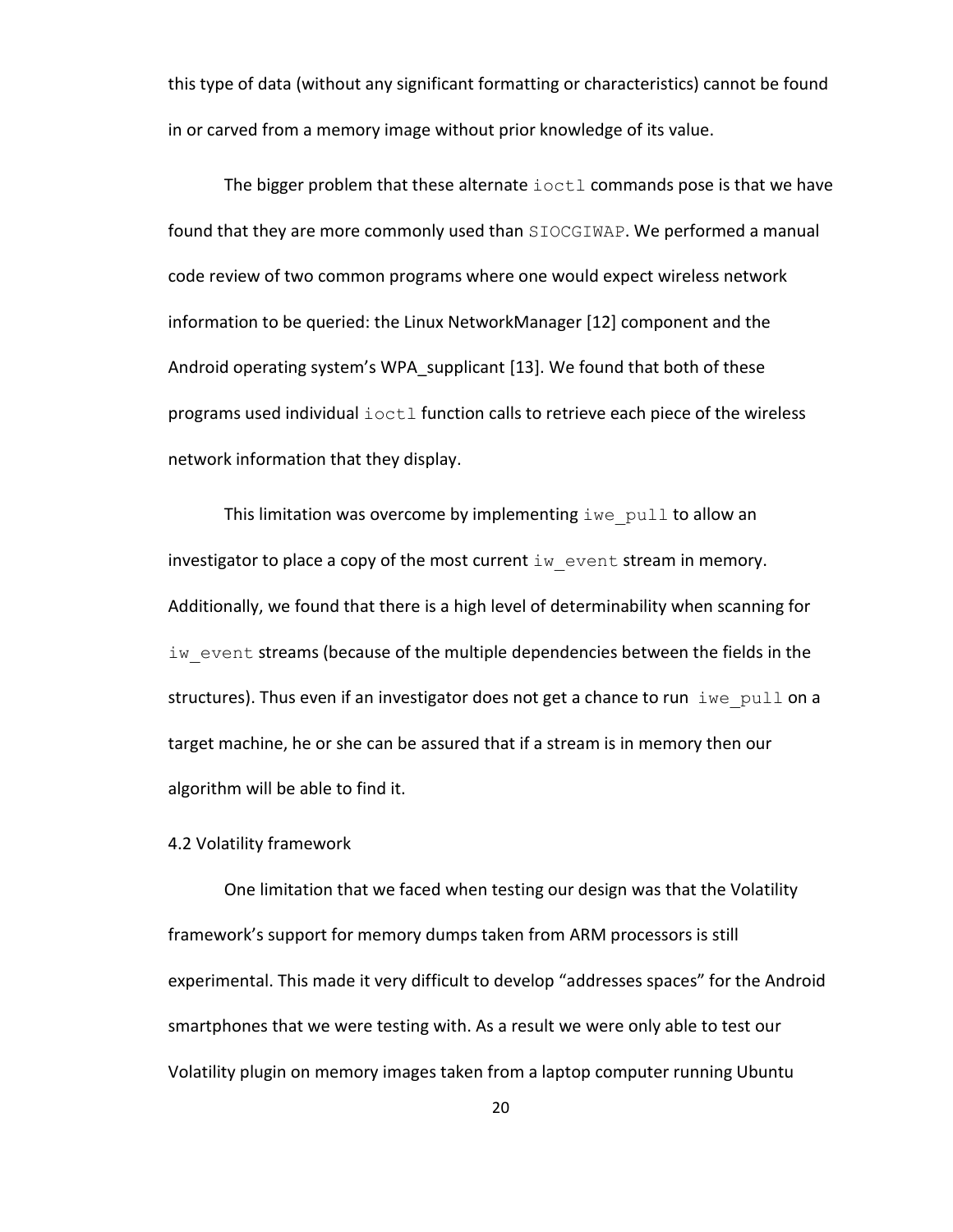Linux and a Linux desktop with a WI-FI USB adapter.

Analysis of memory captures taken from our Android smartphones was done using iwe carve. We also performed analysis of the Linux computer's memory images with iwe carve to ensure that both implementations of our algorithm produced identical results.

4.3 Methodology and Testing

Another challenge we faced both while developing our algorithm and testing it was the limited options we had for kernel analysis. As is obvious from chapter 3 section 1, the information that we are interested in (specifically  $\mathbf{1}w$  event streams) is created and handled in the operating system kernel. Therefore, when beginning our analysis we had to inspect how the Android operating system kernel handles requests by processes for wireless access point data. This would generally be very easy thanks to virtualized kernel debugging (the process of debugging a running kernel inside a virtual machine from a gdb instance on the host machine). However, we ran into multiple problems with this approach.

The Android emulator [14], which is basically a virtual machine running a specially modified Android kernel, does not support Wi-Fi access. In fact, the emulator does not even emulate a NIC card for the virtual device, and instead it treats the host's Internet connection (regardless of if that connection is wired or wireless on the host) as its own internet connection. Thus, any analysis or testing that we performed on the Android emulator was useless as the kernel did not support wireless networking.

The kernel debugging savvy reader may think (as we did) that the obvious next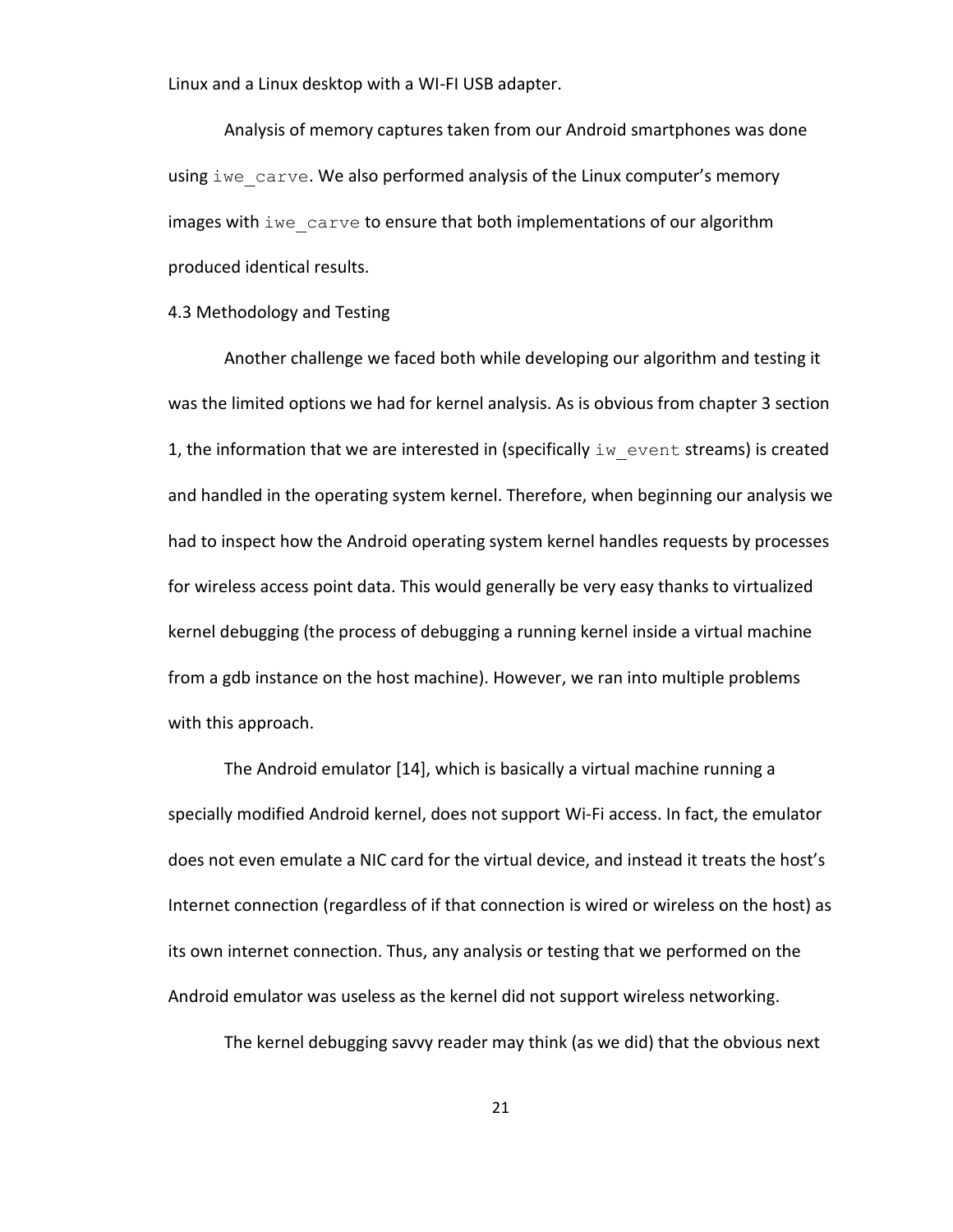step is to debug a physical, live phone via a USB cable. This would have been a perfect solution, but would have required recompiling the phone's kernel and using the new kernel on the debugged phone. This would turn out to be impossible since the Droid2 smart phones that we were using have signed boot loaders and boot partitions. This meant that any changes to boot loader (such as a using a different kernel) would cause the signature to change and so the phone would refuse to boot.

In the end, we again relied on the fact that the Android operating system is built on a regular Linux kernel. We used virtual debugging on a virtual machine running Ubuntu Linux then verified via manual code inspection that our findings would be the same for the Android operating system.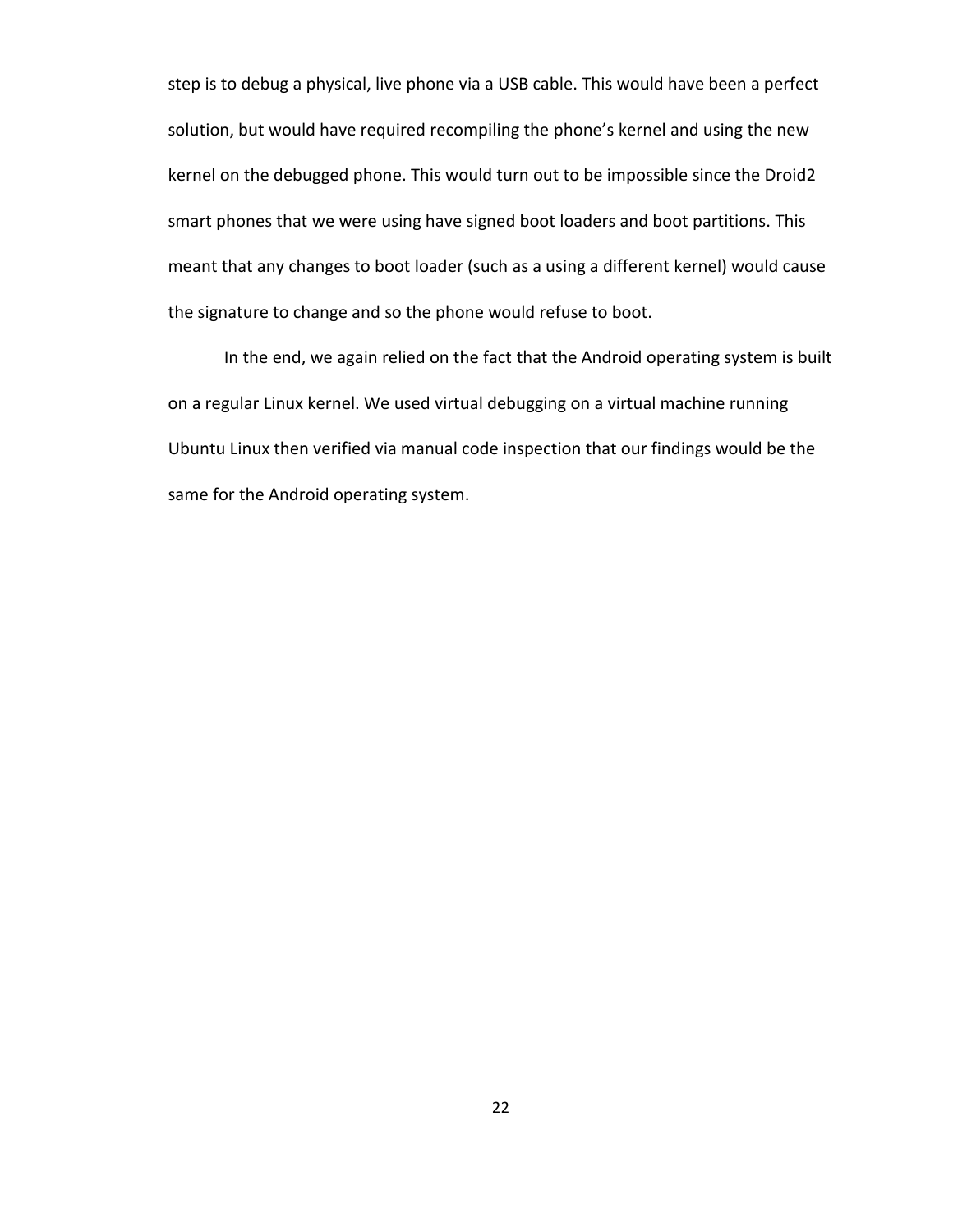#### 5.1 Acquiring Viable Memory Captures

The first step in evaluating the functionality of our algorithm was to collect viable memory captures. These memory captures would serve as test evidence as if it had been collected in a digital forensics investigation. This was done, as mentioned in chapter 2 section 2, using dmd [4].

To use dmd, one must first compile it (it being a kernel module) using the target kernel source. For our analysis of an Android smartphone, we used the Droid2 given to us by GNOCIA which was running Android 2.2 with the 2.6.32.9 kernel. Luckily, previous researchers from the University of New Orleans were able to give us a copy of the kernel source (because Motorola has removed it from its open source repositories). We used a virtual machine running Ubuntu 11.04 Linux with a 2.6.38-8 kernel as our Linux evidence device and acquired that kernel's source easily.

Once dmd was compiled and working on our test devices, we could begin taking memory captures. In order to ensure that evidence (specifically  $\text{i}w$  event streams) would be present in memory when we took our memory images, we also needed to compile  $\text{im}-p$ ull for both the Linux computer and Droid2 smartphone. This was considerably simpler that compiling dmd because Google provides the toolchains necessary to compile usermode programs for use with the Android operating system on ARM processors. Figure 3 shows the output from executing  $\pm w$  pull on the Droid2 evidence smartphone. Now able to capture memory images that were guaranteed to contain iw event streams, we then tested our analysis tools.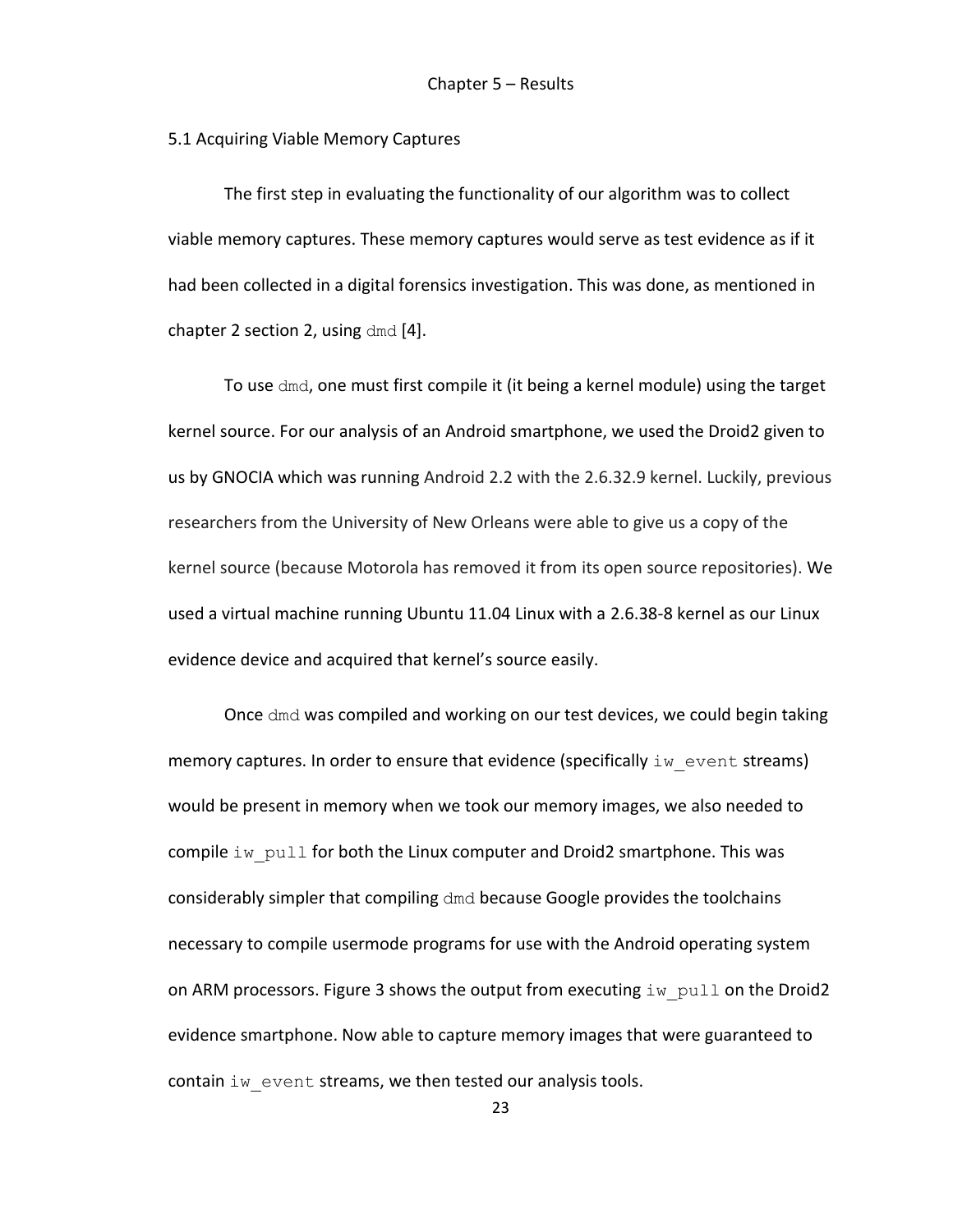# adb push iwe pull /sbin/  $#$  adb shell  $$ \mathrm{su}$ # chmod 777 /sbin/iwe pull #/sbin/iwe pull [+] Using Interface: eth0 [+] Opening Socket [+] Performing IOCTL [+] Success!  $#$ 

**Figure 3. iwe\_pull on Droid2.**

# <span id="page-30-0"></span>5.2 Analysis of Memory Captures

First the wext stream scan plugin was used to find and analyze any iw event streams in the Linux evidence computer's memory image. This produced a very large output with, as expected, multiple copies of the  $\pm w$  event stream in memory (recall that the kernel will copy its buffer into the user-space buffer). Part of this output is shown in Figure 4. This output was verified by checking the information found in the memory dump against wireless network information found by other (control) devices<sup>9</sup> in the same area. All the information matched between the devices and the carved iw event streams.

Because the output of wext stream scan was very detailed and an investigator may not care to know a lot of the information contained in the  $\pm w$  event stream (for example the channel frequency is unlikely to be of much evidentiary value) we designed and then tested the wifi mac list plugin. The wifi mac list

 $\overline{\phantom{a}}$ 

 $^9$  The control devices consisted of a Laptop and a Motorola Atrix smartphone.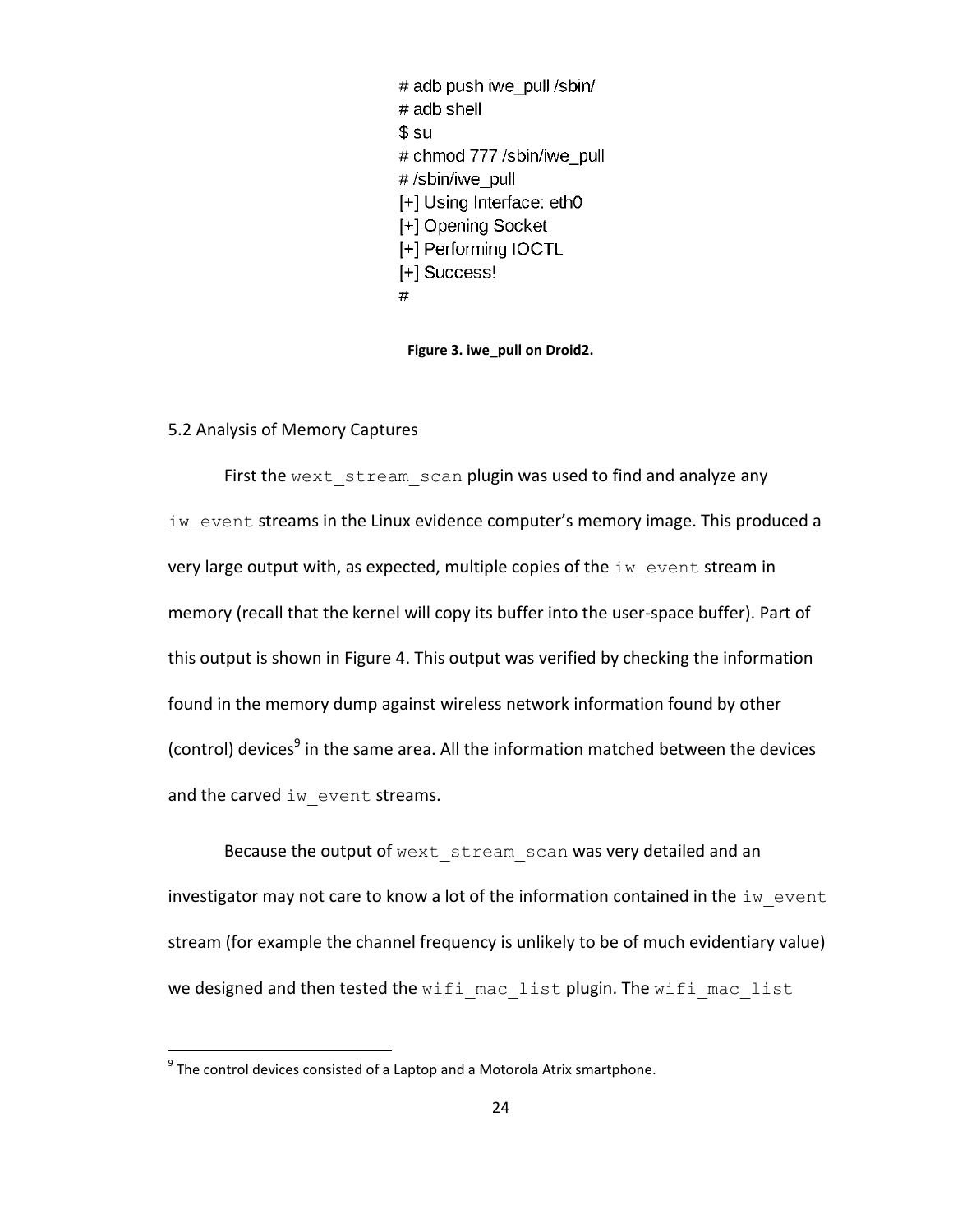plugin drastically simplified the output to make investigation much simpler for an investigator. This output is shown in Figure 5.

Next we analyzed the memory captures from the Linux computer using iwe carve. This output, as expected, reported the same information as the previous analysis using the wext stream scan plugin. This proved that our algorithm worked correctly on both implementations. A portion of this output is shown in Figure 6.

Finally, the memory images from the Android smartphone were analyzed with iwe carve. Again this output was verified by checking the information found in the memory dump against wireless network information found by the same control devices. Again all the information was successfully matched. Some output from this execution of iwe carve is shown in Figure 7.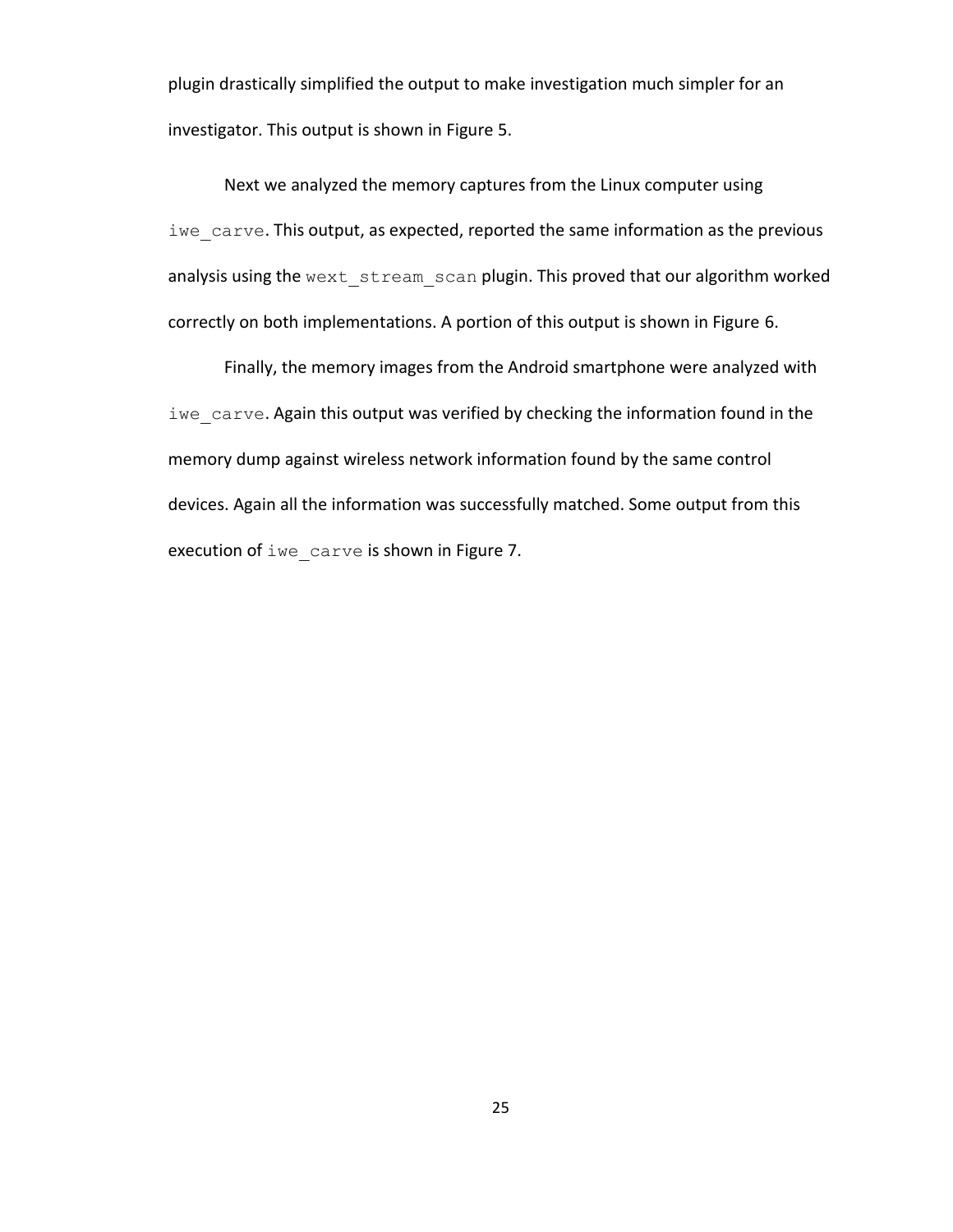[4] Stream - Starting Offset:0x2D02E744 -iwevent Offset:0x2D02E744  $-$  0x2D02E757 Length:20 Command:0x8B15 af\_famaly: 1 af\_data:00:3A:99:F6:65:31 -iwevent Offset:0x2D02E758  $-$  0x2D02E763 Length: 12 Command:0x8B05 freq: Channel: 11.000000 -iwevent Offset:0x2D02E764  $-$  0x2D02E76F  $Length: 12$ Command:0x8B05 freq: 2.462000 GHz -iwevent Offset:0x2D02E770  $-$  0x2D02E777  $Length:8$ Command:0x8C01 Quality: 47 Signal level: 193 dBm -iwevent Offset:0x2D02E778 - 0x2D02E77F Length:8 Command: 0x8B2B -iwevent Offset:0x2D02E780 - 0x2D02E78E Length: 15 Command:0x8B1B SSID:lifenet

<span id="page-32-0"></span>**Figure 4. wext\_stream\_scan against Linux computer memory capture.**

iw\_event streams... MAC: D0: C2: 82: 06: EC: 52 SSID:0x00 MAC: 00: 3A: 9A: 04: 2F: 87 SSID:0x00 MAC: 20: 37: 06: F6: 63: 63 SSID:wetr-guest SSID: HPC4A9FE MAC: 02: 7F: D0: 09: 00: 92 MAC: 06: 01: 70: 16: FE: 96 SSID:HPC4128D MAC: D0: C2: 82: 06: EC: 50 SSID: WData MAC: 00: 3A: 9A: 04: 2F: 87 SSID:0x00 MAC: 00: 3A: 99: F6: 56: D1 SSID:lifenet MAC: 00: 3A: 9A: 04: 2F: 81 SSID:lifenet MAC: 10: 9A: DD: 81: E3: EF SSID:Haedicke Law MAC: 02:20: E0: EE: AE: D3 SSID:HPC4EA69 MAC: 00:12:17:04:3E:88 SSID:CKB MAC: 00: 3A: 99: F6: 56: D4 SSID: 5WiFiWlan5

<span id="page-32-1"></span>**Figure 5. wifi\_mac\_list against Linux computer memory capture.**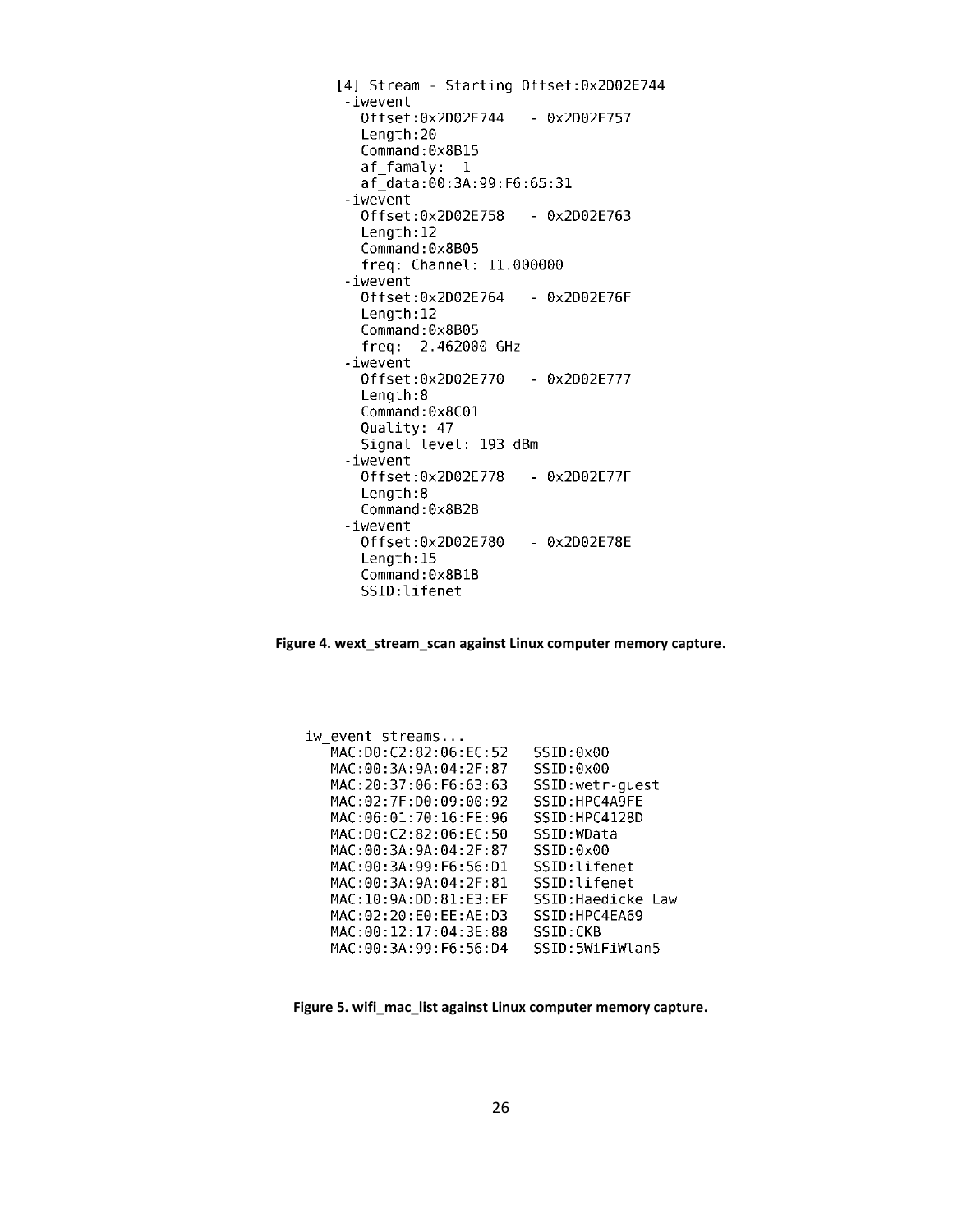```
[+] Opening input file /home/knowbs/memdumps/DMDdump.dump
[+] Opened input file for processing.
[+] Beginning Scan.
[4] Stream
[-] iwevent
[-] Length: 20
      Command:0x8B15
[-]af_famaly: 1
[-][-]af_data:00:3A:99:F6:65:31
[-] iwevent
[-]Length:12
[-]Command:0x8B05
[-]freq: Channel: 11.000000
[-] iwevent
[-]Length:12
\lceil - \rceilCommand:0x8B05
\lbrack - \rbrackfreq: 2.462000 GHz
[-] iwevent
\lceil - \rceilLength:8
[-]Command:0x8C01
[-]Quality: 47
[-]Signal level: 193 dBm
[-] iwevent
[-]Length:8
      Command:0x8B2B
[-][-] iwevent
[-] Length:15<br>[-] Command:0x8B<br>[-] SSID:lifenet
      Command: 0x8B1B
```
<span id="page-33-0"></span>**Figure 6. iwe\_pull against Linux memory capture.**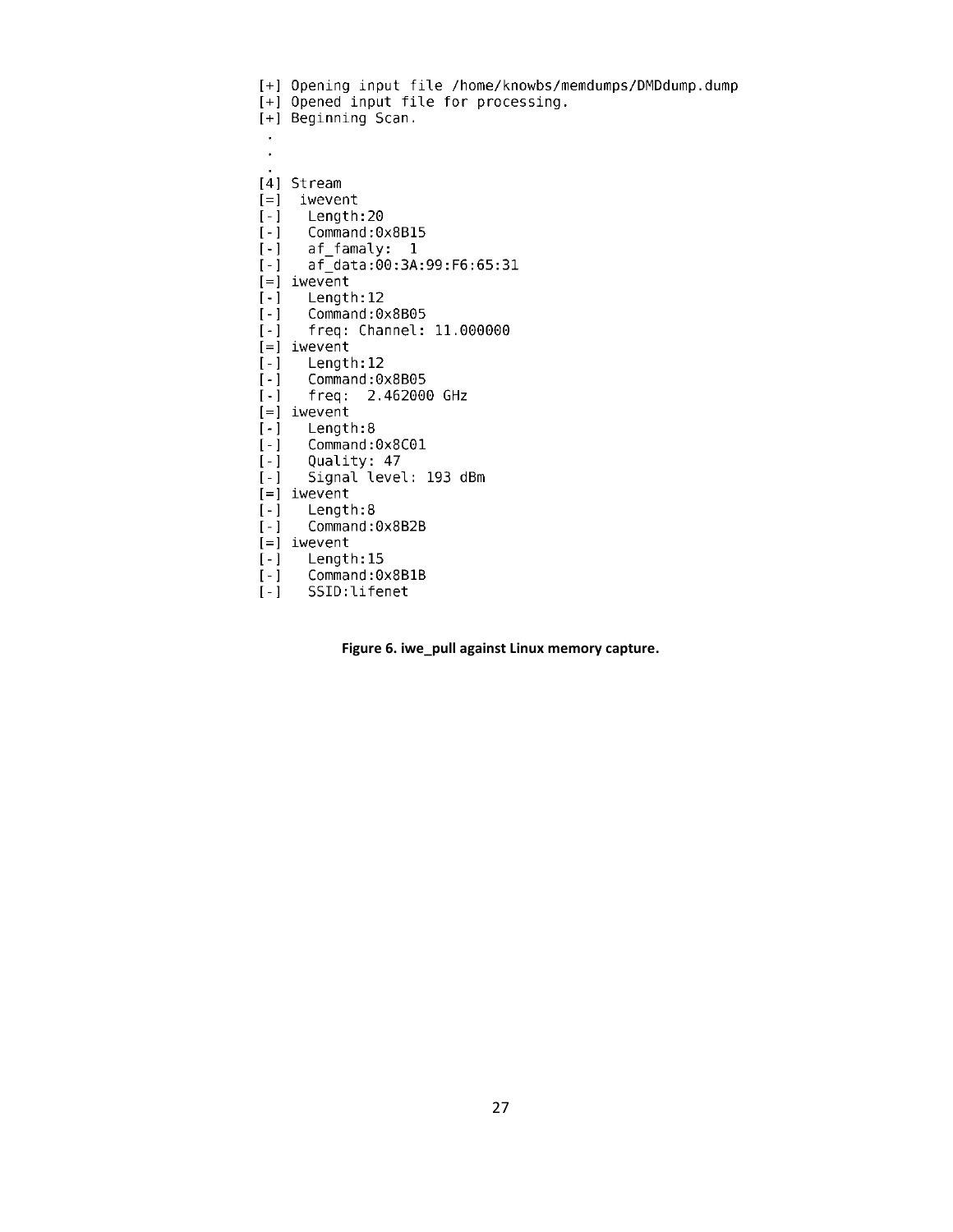```
[+] Opening input file /home/knowbs/memdumps/DMDdroid.dump
[+] Opened input file for processing.
[+] Beginning Scan.
 \mathcal{L}_{\mathcal{A}}[8] Stream
[-] iwevent
[-1]Length: 20
       Command: 0x8B15
\lceil - \rceil[-1]af famaly: 1
       af data:00:21:55:61:B2:E0
[-1][-] iwevent
[-1]Length: 12
[-]Command: 0x8B05
[-1]freq: Channel: 6.000000
[=] iwevent
[-]Length: 12
       Command:0x8B05
\lbrack - \rbrack\left[\cdot\right]freq: 2.437000 GHz
[-] iwevent
      Length:8
[-1]Command:0x8C01
[-]Quality: 38
\lceil - \rceil[-]Signal level: 184 dBm
[-] iwevent
[-]Length:8
[-]Command: 0x8B2B
[-] iwevent
[-] Length: 15
       Command: 0x8B1B
[-]\lceil - \rceilSSID: unosecure
```
<span id="page-34-0"></span>**Figure 7. iwe\_pull against Droid2 memory capture.**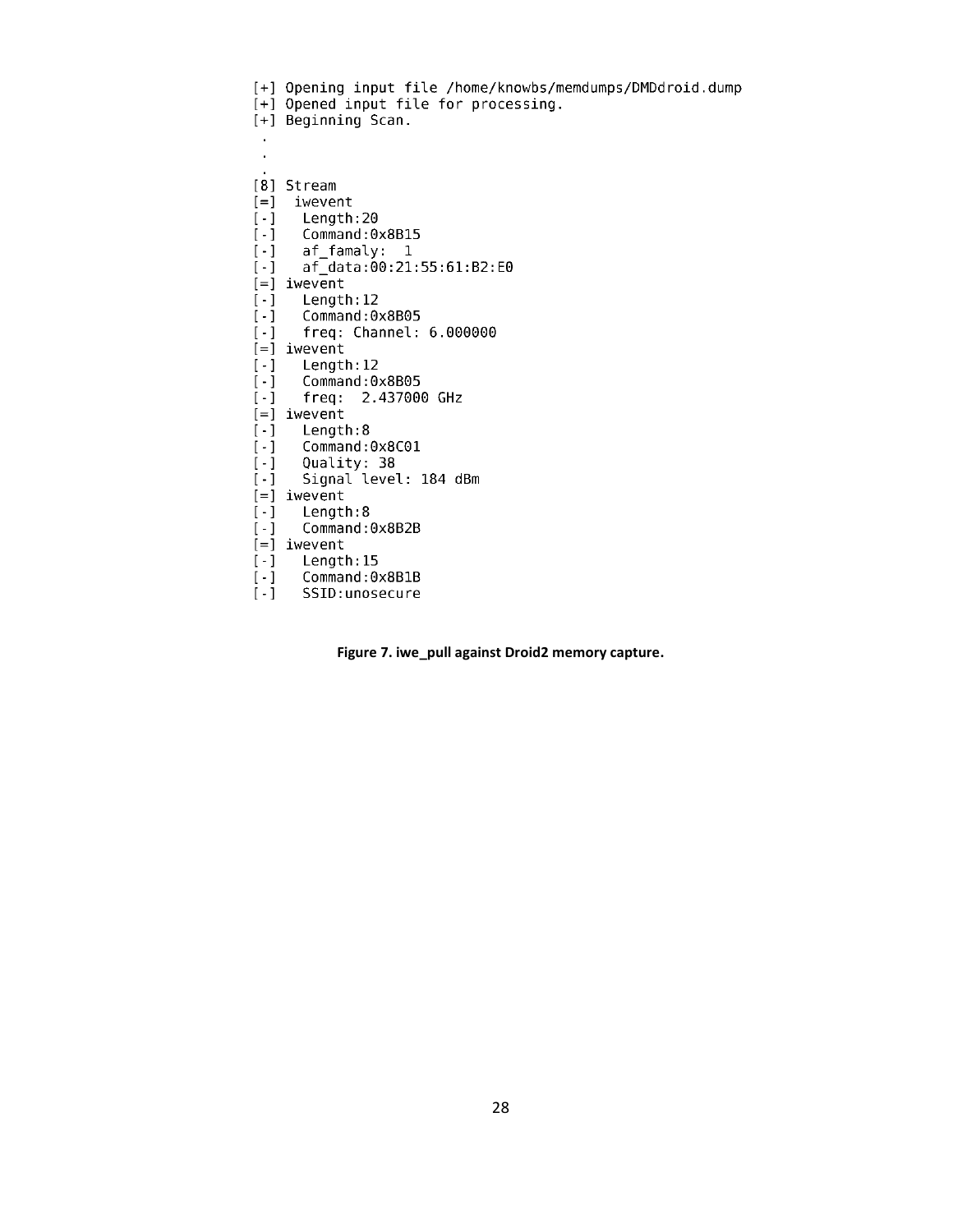### 6.1 Wrap-Up

The central question that we set out to answer was: Given only a context-free memory image from an Android device, can an investigator be able to identify which wireless network access points the device was near when the image was taken?

This thesis thoroughly answered that question. In chapter 3, we presented our findings regarding how wireless network information gets put into a device's memory in the first place. We then presented three distinct tools that investigators can now have at their disposal for finding and analyzing that information. In chapter 4, we discussed the limitations of this approach which were discovered during our research. Finally, chapter 5 proved that, despite any limitations, the solution presented in this thesis is as effective as could be performed. We anticipate that this work, in a small way, has made a difference in the amount of information one can expect to glean during a digital forensics investigation of an Android mobile device.

# 6.2 Future Work

One main objective that is left as future work of this research is the analysis of non-volatile memory. We hope to thoroughly test our iwe carve implementation for use with hibernation and swap files (as mentioned briefly in chapter 3 section 4). Since both of these operating system files contain copies of volatile memory, it is probable that any iw event streams that are in memory at the time may be saved in those files. Additionally, (as mentioned in chapter 3 section 4) since  $\pm w$ e carve does not require its input file to have any particular formatting, there is a high likelihood that it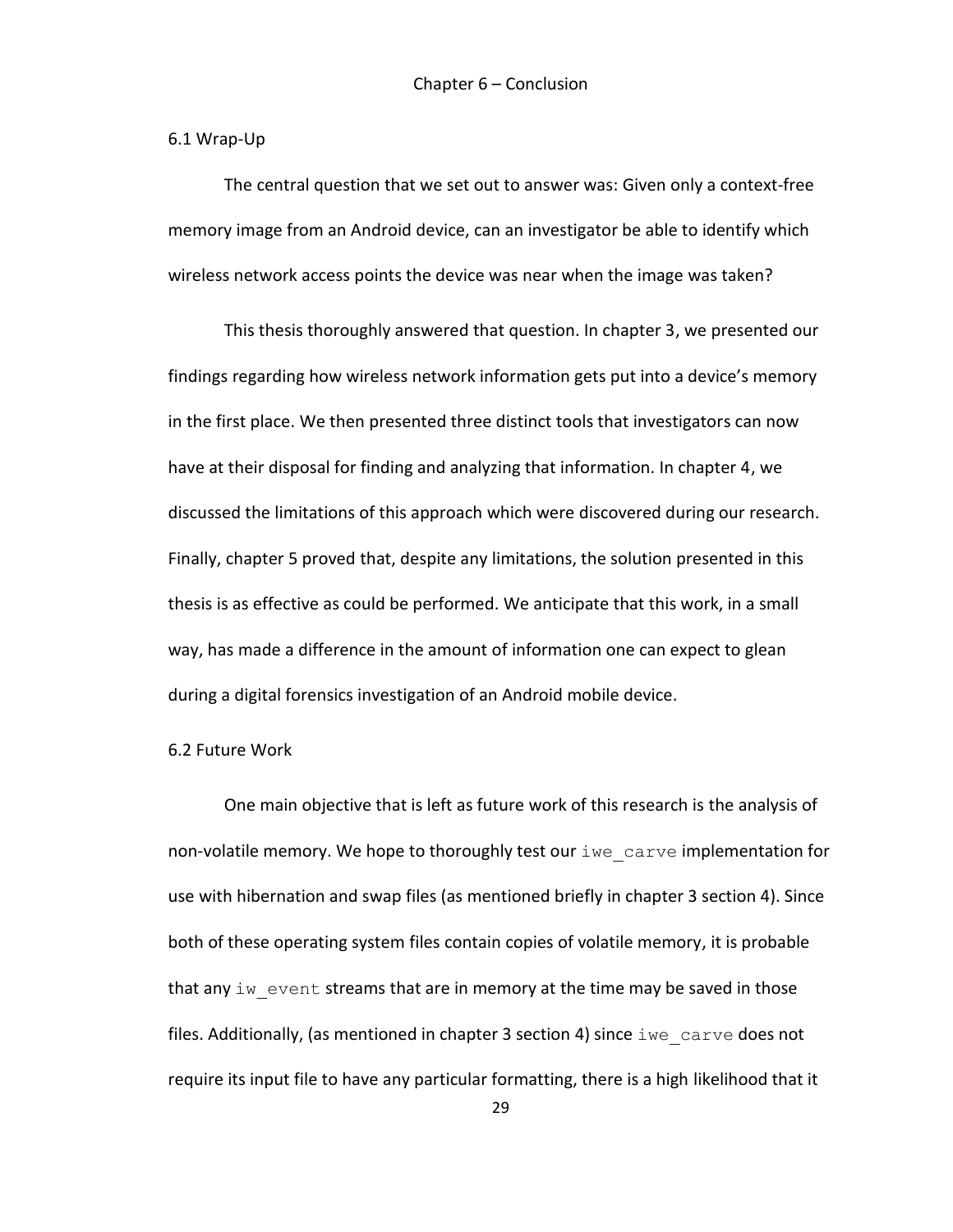would be able to find and carve iw event streams in those non-volatile files. The author feels that there is no reason to suspect the presence of  $\texttt{iw\_event}$  streams in any other portion of a device's non-volatile storage.

The second objective being left for future work is to have the wext stream scan plugin and wifi mac list plugin added to the Volatility framework. This objective is currently underway and we hope that future releases of Linux compatible Volatility will include our plugins in the default plugin library.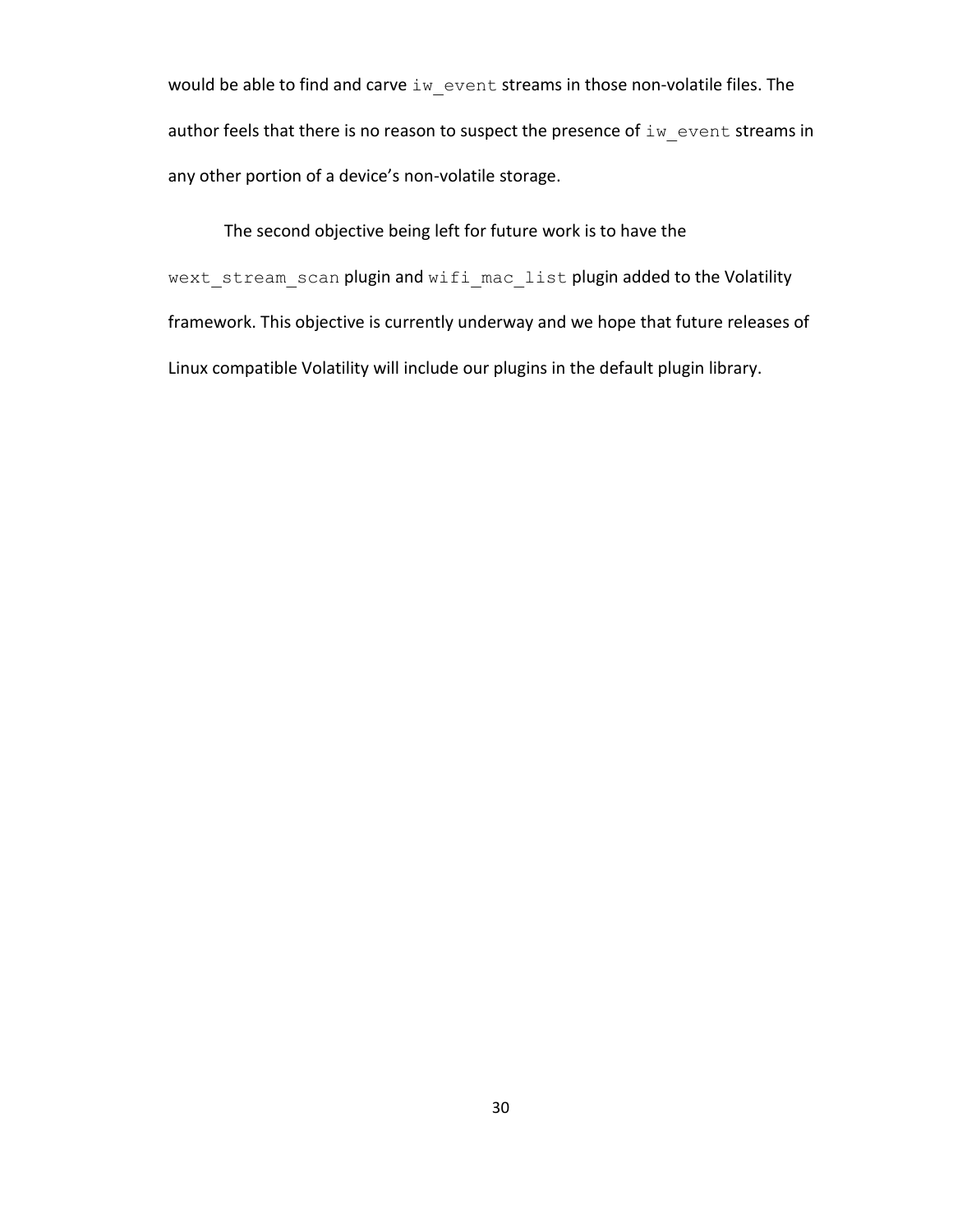# Appendix A

Below is a depiction of the Wireless Extensions I.O. control handling code. Starting at (1) in the image, the figure walks through the important steps taken in the kernel to handle and return an answer from an ioctl function called on an internet socket handle with a command argument of SIOCGIWSCAN (corresponding to hexadecimal value of 0x8B19) and a pointer to a caller supplied buffer to fill with the wireless access point data.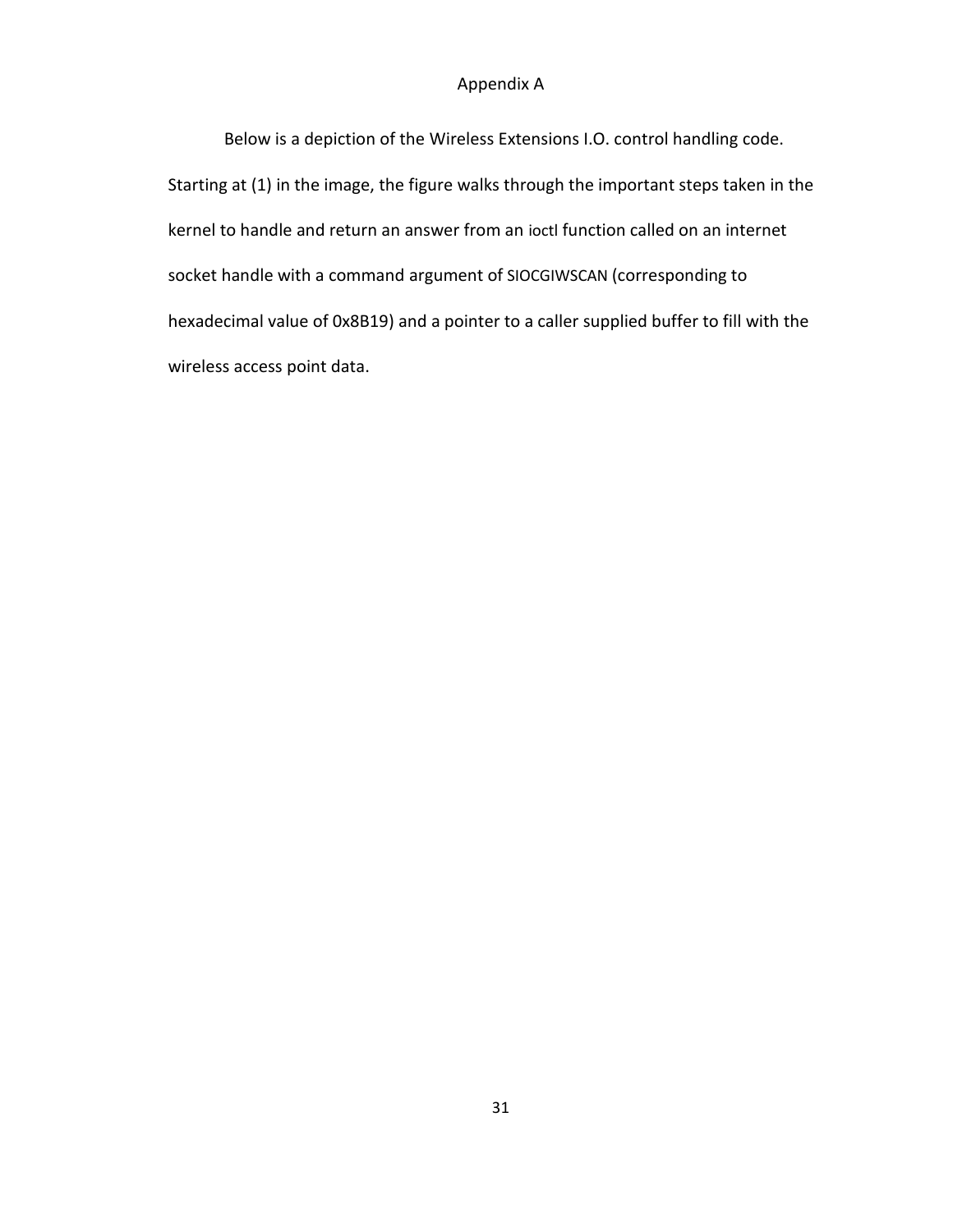The following are the arguments supplied to the original ioctl function call:  $\rm{socket\_file\_desciptor = an\, internet\, socket\,file\,desciptor}$  $cmd = SIOCGIWSCAN$ user\_iwreq\_object = {interface name = "wlan0", pointer = pointer to userspace buffer}

| (1) sock_ioctl (socket_file_desciptor, cmd, user_iwreq_object)                                                                                                                           |
|------------------------------------------------------------------------------------------------------------------------------------------------------------------------------------------|
| Gets net object for socket_file_desciptor                                                                                                                                                |
| (2) dev_ioctl (net_object, cmd, user_iwreq_object)                                                                                                                                       |
| Copies *(user_iwreq_object->pointer) into kernel space at memory address pointed to by<br>ifreq                                                                                          |
| (3) wext_handle_ioctl (net_object, ifreq, cmd, user_iwreq_object)                                                                                                                        |
| Gathers pointers to "standard" and "private" wireless extensions ioctl wrapper<br>functions.                                                                                             |
| Makes wireless extensions request info object:<br>iw_request_info info = {.cmd = cmd, .flags = " $10$ "}                                                                                 |
| (4) wext_ioctl_dispatch (net_object, ifreq, cmd, info, standard, private)                                                                                                                |
| Calls dev_load(net_object, ifreq->ifr_name) to load the interface device (e.g.<br>"wlan0") into the net object                                                                           |
| (5) wireless_process_ioctl(net_object, ifreq, cmd, info, standard, private)                                                                                                              |
| Casts ifreq (interface request) to iwreq (wireless interface request)                                                                                                                    |
| Gets net_dev from net_object and interface name                                                                                                                                          |
| Gets driver specific handler by calling handler = get_handler (dev, cmd)                                                                                                                 |
| (6) ioctl_standard_call (dev, iwreq, cmd, info, handler)                                                                                                                                 |
| *Aliased as the "standard" function pointer                                                                                                                                              |
| Looks up iw_ioctl description in:<br>standard_ioctl [cmd] = {.headerType = IW_HEADER_TYPE_POINT<br>$.$ token_size = 1<br>.max_tokens = IW_SCAN_MAX_DATA<br>.flags = IW_DESCR_FLAG_NOMAX} |
| (7) ioctl_standard_iw_point(iwreq->u.data, cmd, description, handler, dev, info)                                                                                                         |
| kzalloc's "extra" - a kernel buffer                                                                                                                                                      |
| (8) call handler (dev, info, iw_point = iwreq -> u.data, extra)                                                                                                                          |
| Fills extra with iw_event objects using iwe_stream_add_event                                                                                                                             |
| Copies extra to iwreq -> u.data<br>$\bullet$                                                                                                                                             |
| Return to where "standard" was called                                                                                                                                                    |
| Return into wext_ioctl_dispatch from call to wireless_process_ioctl                                                                                                                      |
| Return to wext_handle_ioctl                                                                                                                                                              |
| Copies ifreq (which was filled by the driver) back to user space at<br>user_iwreq_object->pointer                                                                                        |
| dev_ioctl returns                                                                                                                                                                        |
| sock_ioctl returns                                                                                                                                                                       |

<span id="page-38-0"></span>**Figure 8. Wireless Extensions I.O. Control Handler.**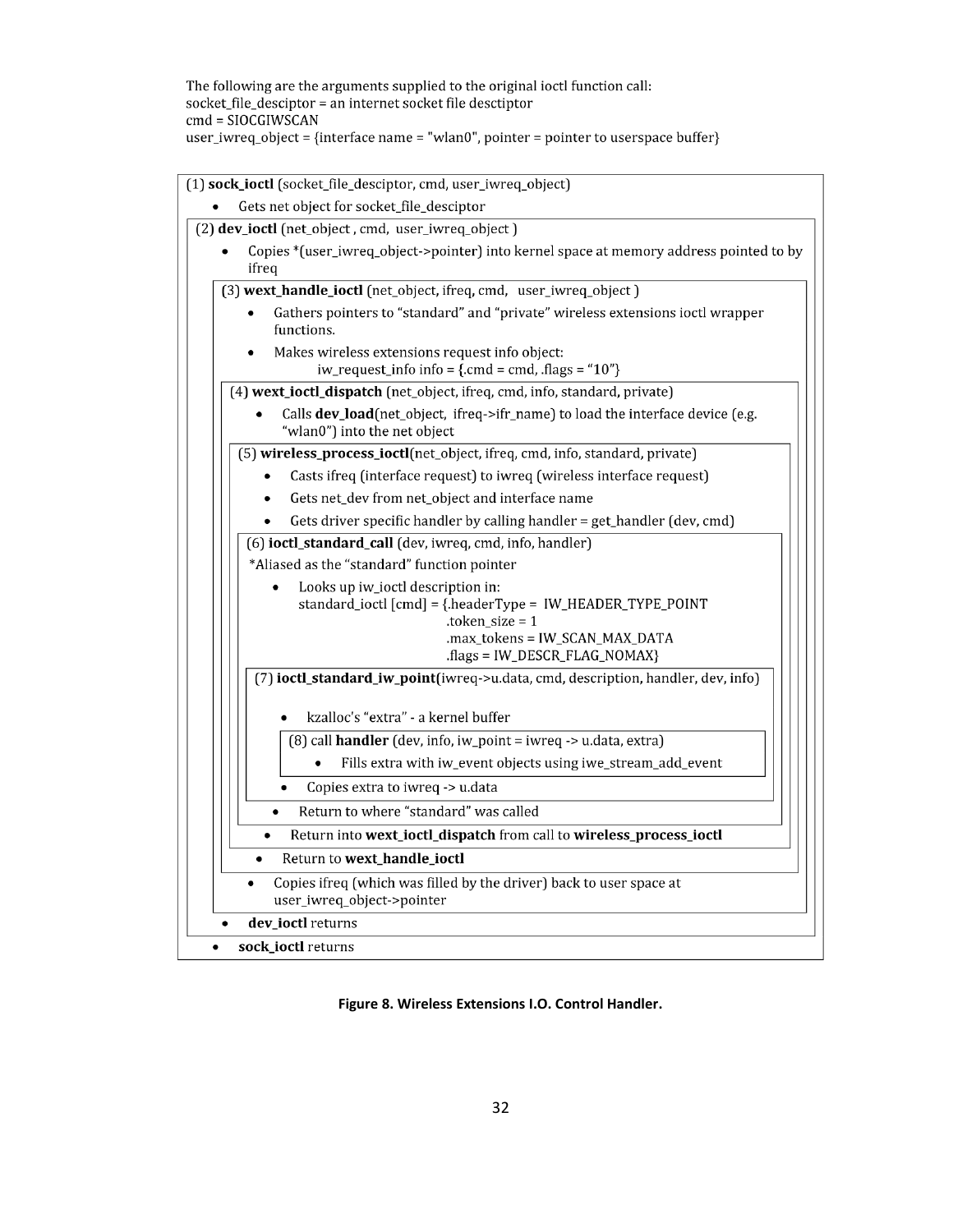#### References

- [1] L. Goasduff and C. Pettey, "Gartner," Gartner, Inc., 15 February 2012. [Online]. Available: http://www.gartner.com/it/page.jsp?id=1924314.
- [2] R. Beverly, S. Garfinkel and G. Cardwell, "Forensic carving of network packets and associated," *Digital Investigation 8 (Supplement 1),* pp. S78 - S89, 2011.
- [3] G. S. Cardwell, "Residual Network Data Structures in Android," Naval Postgraduate School, Monterey, California, 2011.
- [4] J. Sylve, A. Case, L. Marziale and G. G. Richard, "Acquisition and analysis of volatile memory from android devices," *Digital Investigation 8,* p. 175–184, 2012.
- [5] "Volatility," 2011. [Online]. Available: https://www.volatilesystems.com/default/volatility.
- [6] E. Girault, "Volatilitux," 2010. [Online]. Available: http://www.segmentationfault.fr/projets/volatilitux-physical-memory-analysis-linuxsystems/.
- [7] "About Wireless-Extensions," 2011. [Online]. Available: http://wireless.kernel.org/en/developers/Documentation/Wireless-Extensions.
- [8] J. Tourrilhes, "Wireless Extensions for Linux," HP, 1997. [Online]. Available: http://www.hpl.hp.com/personal/Jean\_Tourrilhes/Linux/Linux.Wireless.Extensions.html.
- [9] "LXR wireless.h," [Online]. Available: http://lxr.linux.no/linux+v2.6.38.8/include/linux/wireless.h.
- [10] "LXR wext core.c," [Online]. Available: http://lxr.linux.no/linux+v2.6.38.8/net/wireless/wext-core.c.
- [11] "LXR iw\_handler.h," [Online]. Available: http://lxr.linux.no/linux+v2.6.38.8/include/net/iw\_handler.h.
- [12] "Linux Network Manager Code Repository," 2011. [Online]. Available: http://cgit.freedesktop.org/NetworkManager/NetworkManager/tree/src/wifi/wifi-utilswext.c.
- [13] "Android WPA Supplicant Code Repository," 2012. [Online]. Available: https://github.com/android/platform\_external\_wpa\_supplicant/blob/master/driver\_wext.c.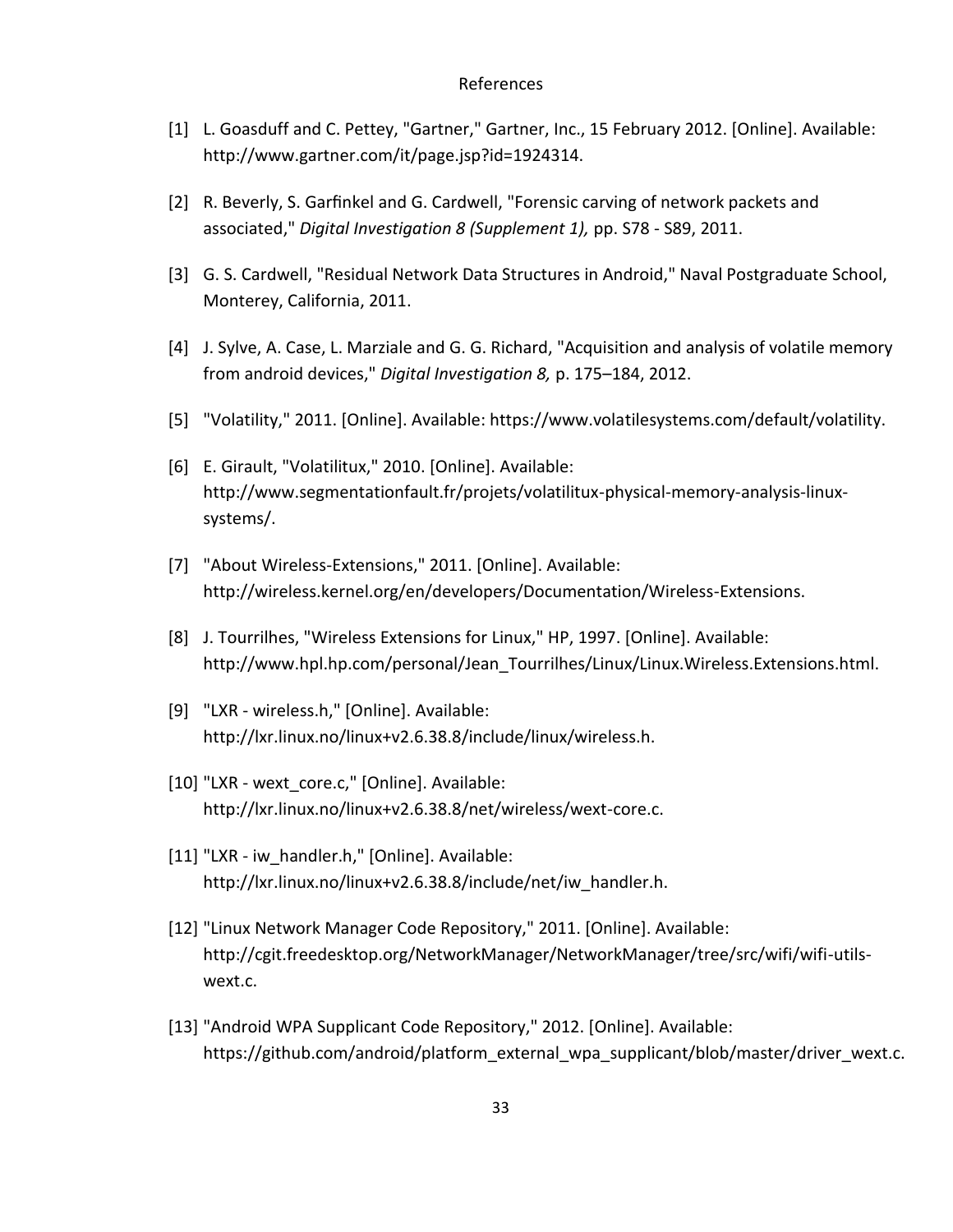[14] "Android Emulator," Google, 2012. [Online]. Available: http://developer.android.com/guide/developing/tools/emulator.html.